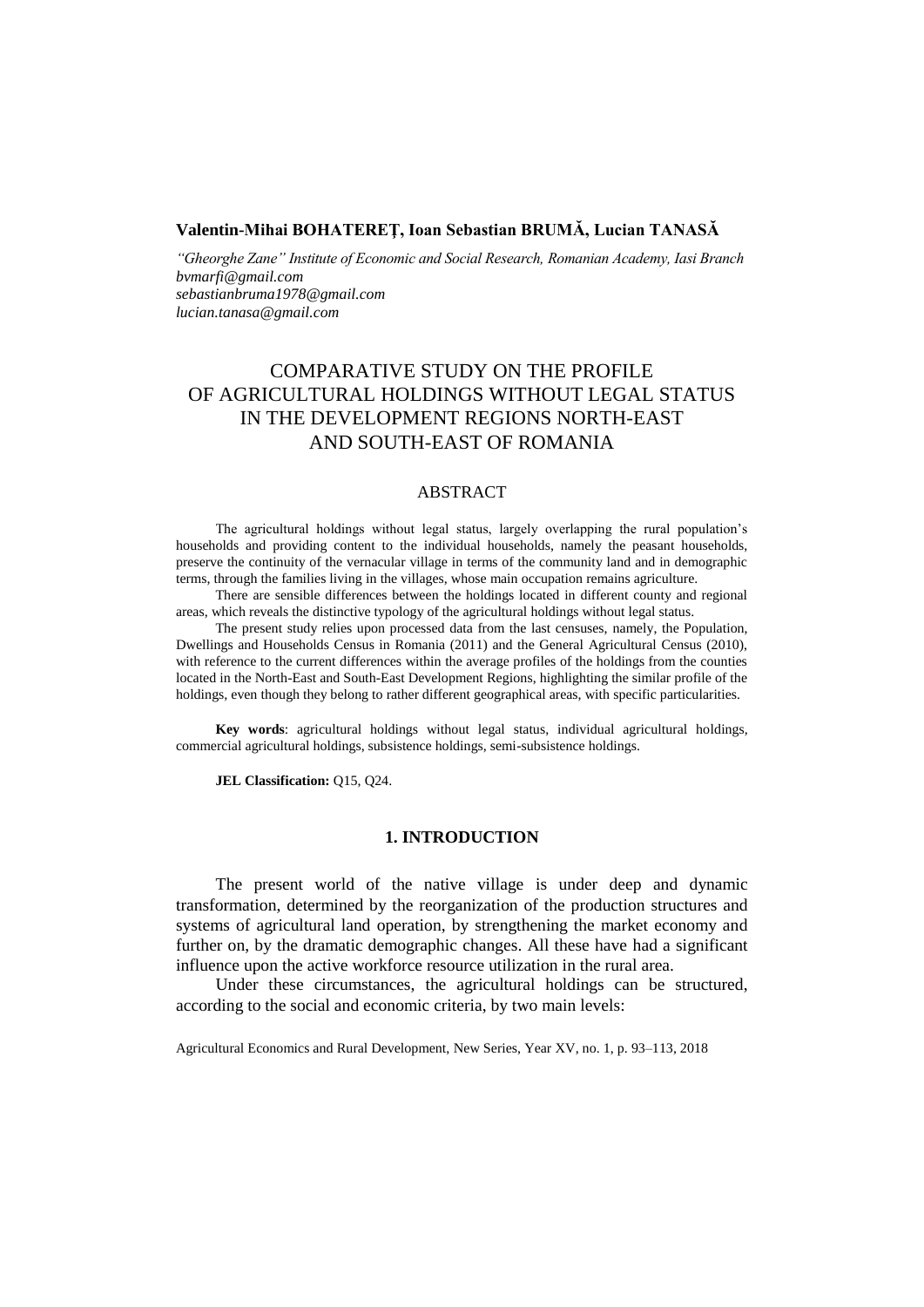– commercial agricultural holdings, consisting of agricultural holdings with legal status and agricultural holdings without legal status, which fully or partially commercialize the obtained agricultural production;

– subsistence agricultural holdings where the obtained crop and livestock production goes mainly to self-consumption and semi-subsistence agricultural holdings where the agricultural production used for self-consumption has a larger share than the marketed production.

In the second category we find only the individual agricultural holdings out of which the subsistence agricultural holdings with an average agricultural area under one hectare represent 52.1% of the total number of individual agricultural holdings and operate 9.1% of the total area, namely 731 thousand hectares, while the semi-subsistence holdings with an average agricultural area of 1–2 hectares represent 19.0% of the total number of individual agricultural holdings and operate 12.9% of the total area, namely 1,033.8 thousand hectares.

The great importance of the subsistence and semi-subsistence agricultural holdings, with the social function as main priority and the economic function as subsidiary priority, results from the fact that more than 70% of the individual agricultural holdings have less than 2 hectares, but they operate only 1,765 thousand hectares of the total area of the country (11.2%), which means that the subsistence and semi-subsistence agricultural holdings have an average size of 0.65 hectares. Overall, the agricultural holdings without legal status operate 52.9% of the country's total agricultural area and are responsible for providing food for 45.1% of the total population of the country who lives in the rural area.

Out of the previously mentioned reasons, the study of the agricultural holdings without legal status by their profile, in a macro-territorial distribution, presents a scientific approach of interest, as their development leads to the improvement of the population's nutrition degree, both in quantitative and qualitative terms, as well as to the increase of the income sources by the sale of the surplus of agricultural products obtained on individual agricultural holdings, by increasing their performances.

## **2. STATE OF KNOWLEDGE**

Romania's preparation for the accession to the European Union also presupposed adjusting the national system of statistics to the common requirements imposed by the statistical unitary system of the European Union (EUROSTAT). According to the juridical status of the agricultural holdings, two main categories of holdings were considered, namely the agricultural holdings without legal status and the agricultural holdings with legal status. Both types of holdings have been studied, analyzed, assessed, classified over time, presented by numerous authors, each focused on certain objective functions (Alexandri & Luca, 2017; Bohatereț & Brumă, 2016; Bohatereț & Brumă, 2015; Otiman, 2012; Popescu *et al*., 2016; Popescu & Istudor, 2017; Tudor, 2015; Tudor & Balint, 2006; Unguru, 2017). Some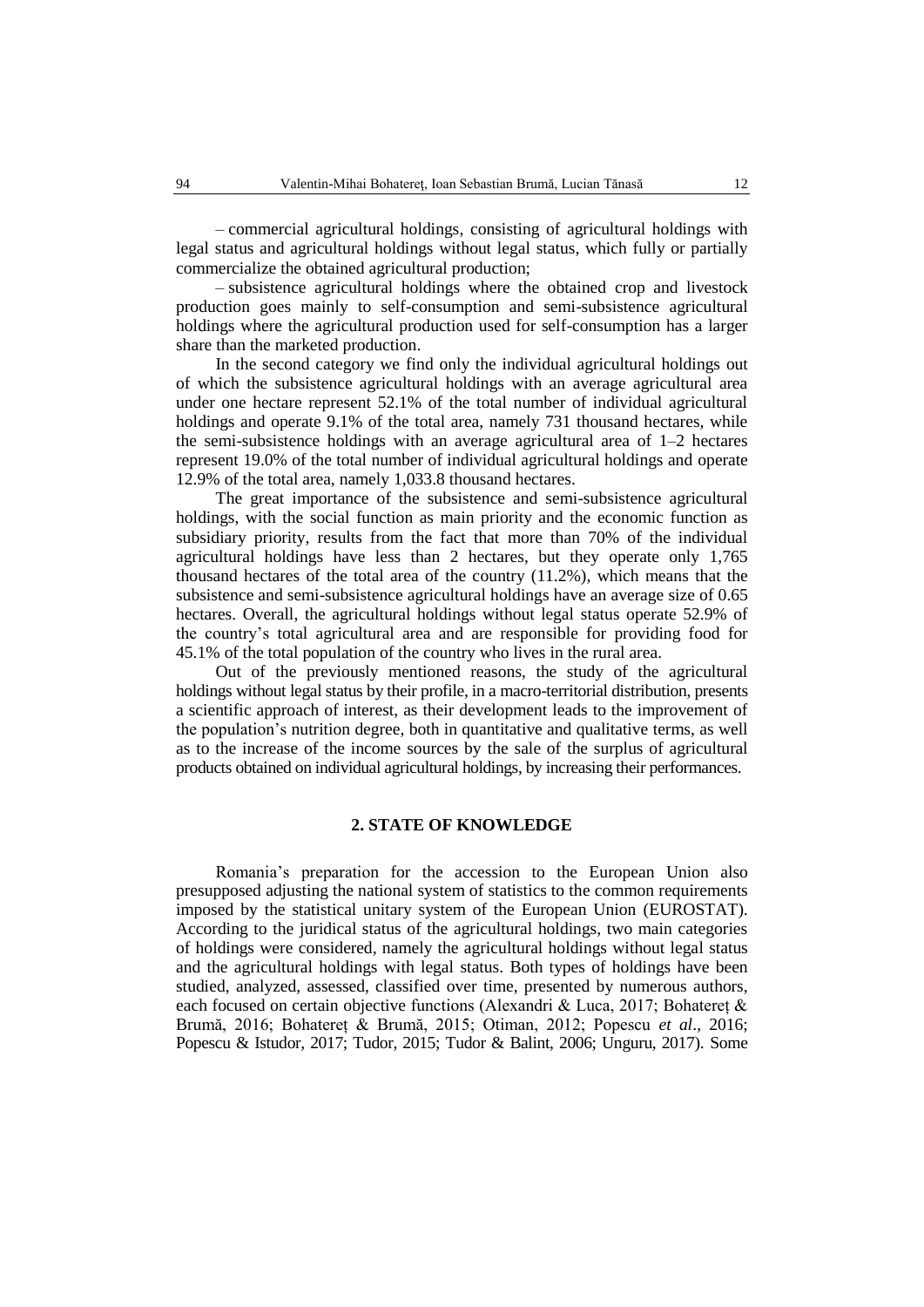authors chose as sources the databases represented by the General Agricultural Censuses of 2002 and 2010, as well as the Structural Farm Surveys of 2007, 2013 and 2017, which present, according to a set of criteria, the statistical indicators by various types of holdings, by counties, development regions, macro-regions and nationwide (NRDP, 2014; GAC, 2010).

The presented data sources are not exhaustive, but they provide the possibility to conduct a large diversity of analyses and studies on well-defined themes. Lately, the agricultural holding with legal status has been the focus of attention, as it has been in a continuous stream of development and adjustment to the demands of modern agriculture performing on a large-scale (high productivity, performance and profitability) that commercializes batches of agricultural products of increasingly higher quality and quantity in a competitional environment.

The agricultural holdings without legal status, due to their large number (over 3.8 millions) but with a low average agricultural area (about 2.18 hectares), do no longer represent a central object of interest for an efficient and profitable commercial agriculture, but merely a means by which the social function manifest itself freely, with no investments and related support in terms of legislation, logistics and finance, both from the national agrarian policies and from the Common Agricultural Policy of the European Union. There are a multitude of more or less approached debatable aspects, but the present study sticks primarily to identifying and profiling the agricultural holdings without legal status from the Development Macro-region 2 in Romania.

This is an important scientific endeavour, as several types of individual agricultural holdings will be duly substantiated, specific to the North-East and South-East development regions, by different macro-geographic areas. To our knowledge, this sort of study has never been attempted before, although in many cases the agricultural holding without legal status have been often studied and analyzed, in comparison with the agricultural holdings with legal status.

### **3. MATERIAL AND METHOD**

Although seven years have passed since the last General Agricultural Census (GAC), the impressive volume of statistical data continues to provide valuable primary resources for research. For the purpose of the current study, we have opted for a selective utilization of the statistical results from GAC 2010 concerning the agricultural holdings without legal status from the Macro-region 2, North-East and South-East development regions, without analyzing their evolution in relation to the statistical data from GAC 2002, as the structural changes at the level of agricultural holdings without legal status are very slow over time and the current paper does not intend to highlight the dynamics of their evolution, but only to preestablish the profile of certain representative individual holdings from the area under analysis.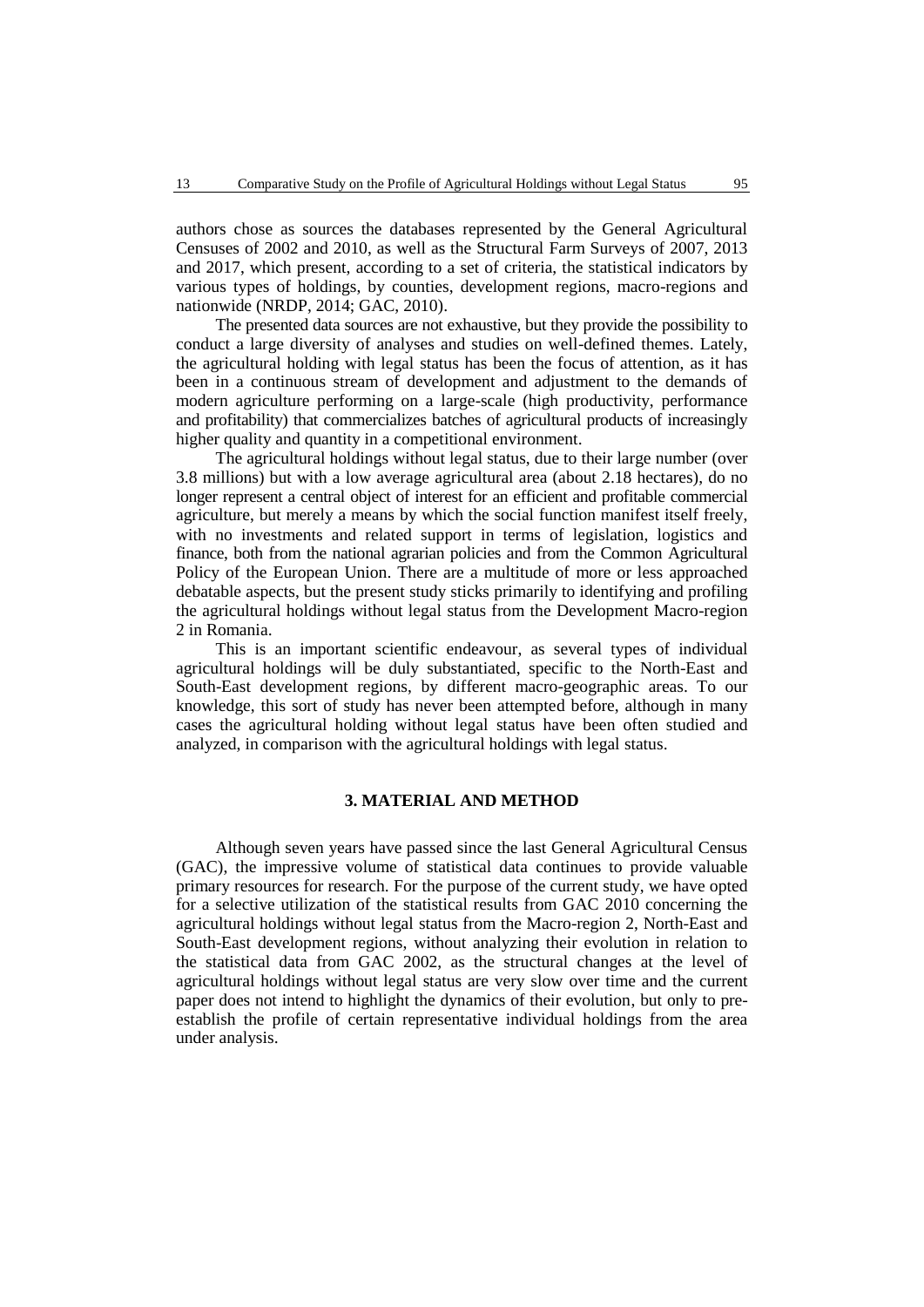The research was made on the agricultural holdings from the development region North-Est, in the following counties: Bacău, Botoșani, Iași, Neamț, Suceava and Vaslui and in the development region South-East in the following counties: Brăila, Buzău, Constanța, Galați, Tulcea and Vrancea.

The study of agricultural holdings without legal status was based on their assessment according to five representative criteria:

– type of agricultural holding activity and land resources, with 6 indicators;

– land tenure modality, with 6 indicators;

- size of agricultural holdings, with 7 indicators;
- livestock herds, with 6 indicators;
- labor force utilization, with 6 indicators.

In order to obtain comparable results, we chose to present the entire study through the analysis of the indicators in reference to 100 agricultural holdings or, whenever necessary, to 100 hectares of agricultural land, which allows for a better quantification of the agricultural patrimony and holding structure (material and human potential included), and also a fast calculation of the size of different indicators, at the average level of each agricultural holding without legal status, by dividing the obtained results by 100.

On the basis of obtained results, in accordance with the specific majority weight of the analyzed indicators, by different criteria, representative types of agricultural holdings without legal status have been obtained, specific to each development region in part, overlapped on different macro-geographic areas. The comparative study of the two representative types of holdings from each region identifies the necessary future availabilities for the development of their social and economic function.

## **4. RESULTS AND DISCUSSIONS**

Studying and establishing the profile of an agricultural holding is a thorough endeavour, based on a multi-criteria analysis, which subsequently makes it possible to outline the main characteristics and specific elements for the analyzed entities. In the present study, as previously mentioned, the analysis of the agricultural holdings without legal status was based on 31 indicators grouped into 5 evaluation criteria. In principle, for each holding, we took into consideration the following: type of agricultural activity, agricultural land area, land tenure modality, size of holding, livestock herds and labour force utilization. Information was obtained across six key areas: activity – land area – land tenure – size – livestock herds – labour force.

The analysis targeted the development regions North-East and South-East with their component counties, in reference to the average situation in Macroregion 2 (East, North-East and South-East regions) and was made on a unitary standard of 100 agricultural holdings without legal status, on the basis of the synthetic information processed and introduced in Annex 1.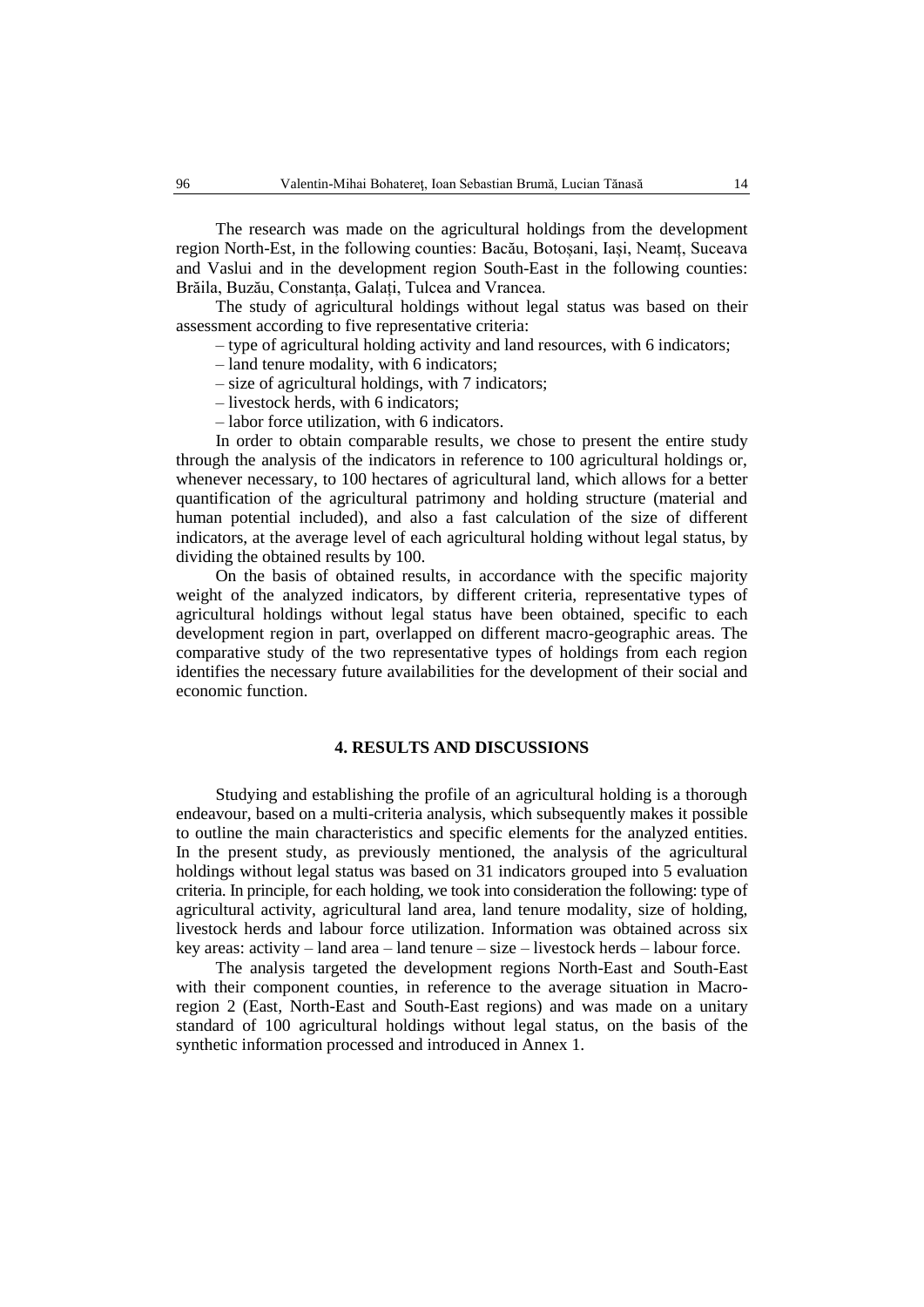**The activity type of the agricultural holdings** (Table 1). *North-East Development Region*: 74% are mixed holdings, with a variability ranging from 70% to 78% (Suceava and Iași counties); 24% are holdings specialized in crop production, with shares ranging from 20% to 29% (Iași and Suceava counties) and only 2% are specialized in livestock production, with shares ranging from 1% to 4% (Botoșani — Suceava and Neamț counties);

*South-East Devvelopment Region:* 73% are mixed holdings, with shares between 71% and 80% (counties Buzău, Vrancea and Brăila); 24% are specialized in crop production, ranging from 16% to 26% (Brăila and Vrancea counties) and only 3% have a livestock production profile ranging from 2% to 5% (Galați and Buzău counties).

According to the activity type of the agricultural holdings without legal status from Macro-region 2, the shares of the North-East and South-East regions is almost identical to Macro-region average, the mixed holdings representing 74%, the holdings specialized in crop production 24% and the holdings specialized in livestock production only 3%. We can notice the poor specialization of holdings by simple types of activities (crop and livestock production), as three quarters of holdings promote a mixed agricultural activity, i.e. crop and livestock production mix.

**Operated area in 100 agricultural holdings** (Table 1). *North-East Development Region.* The total area is 177 ha, with variations from 138 ha in Neamț county to 229 ha in Botoșani county; the utilized agricultural area is 161 ha, ranging from 126 ha in Neamț county to 215 ha in Botoșani county; the arable land has 101 ha, fluctuating from 68 ha in Neamț county to 155 ha in Botoșani county. Botoșani and Vaslui counties stand out in terms of largest areas (total, utilized and arable) ranging from 229 to 146 ha, while the counties Iași and Bacău have the smallest total, utilized and arable areas, ranging from 68 to 156 ha. On the average, in the North-East development region, the total area of agricultural holding is 1.77 ha, while the utilized agricultural area is 1.61 ha and the arable land area is 1.01 ha.

| County          |       | Type of activity (per 100)<br>agricultural holdings, no.) |                             | Operated area (ha) per 100 agricultural holdings |       |                   |                |        |  |  |
|-----------------|-------|-----------------------------------------------------------|-----------------------------|--------------------------------------------------|-------|-------------------|----------------|--------|--|--|
|                 |       |                                                           | Livestock                   | Total<br>area                                    |       | Agricultural area |                | Arable |  |  |
|                 | Mixed | Crop                                                      |                             |                                                  | Total | out of which:     |                |        |  |  |
|                 |       | prod.                                                     | prod.                       |                                                  |       | Used              | Unused         | area   |  |  |
| Bacău           | 72    | 26                                                        | $\mathcal{D}_{\mathcal{L}}$ | 156                                              | 144   | 133               | 11             | 78     |  |  |
| <b>Botosani</b> | 77    | 22                                                        |                             | 229                                              | 221   | 215               | 6              | 155    |  |  |
| Iasi            | 78    | 20                                                        | $\mathfrak{D}$              | 149                                              | 139   | 137               | $\mathfrak{D}$ | 94     |  |  |
| Neamt           | 72    | 24                                                        | $\overline{4}$              | 138                                              | 128   | 126               | $\overline{c}$ | 68     |  |  |
| Suceava         | 70    | 29                                                        |                             | 189                                              | 176   | 175               |                | 87     |  |  |
| Vaslui          | 77    | 21                                                        | $\mathcal{D}_{\mathcal{L}}$ | 214                                              | 204   | 194               | 10             | 146    |  |  |
| <b>Total NE</b> | 74    | 24                                                        | $\overline{c}$              | 177                                              | 167   | 161               | 6              | 101    |  |  |
| <b>Brăila</b>   | 80    | 16                                                        | $\overline{4}$              | 297                                              | 291   | 289               | 2              | 269    |  |  |
| Buzău           | 71    | 24                                                        | 5                           | 177                                              | 164   | 162               | $\mathfrak{D}$ | 93     |  |  |

*Table 1* Activity type of agricultural holdings and land resources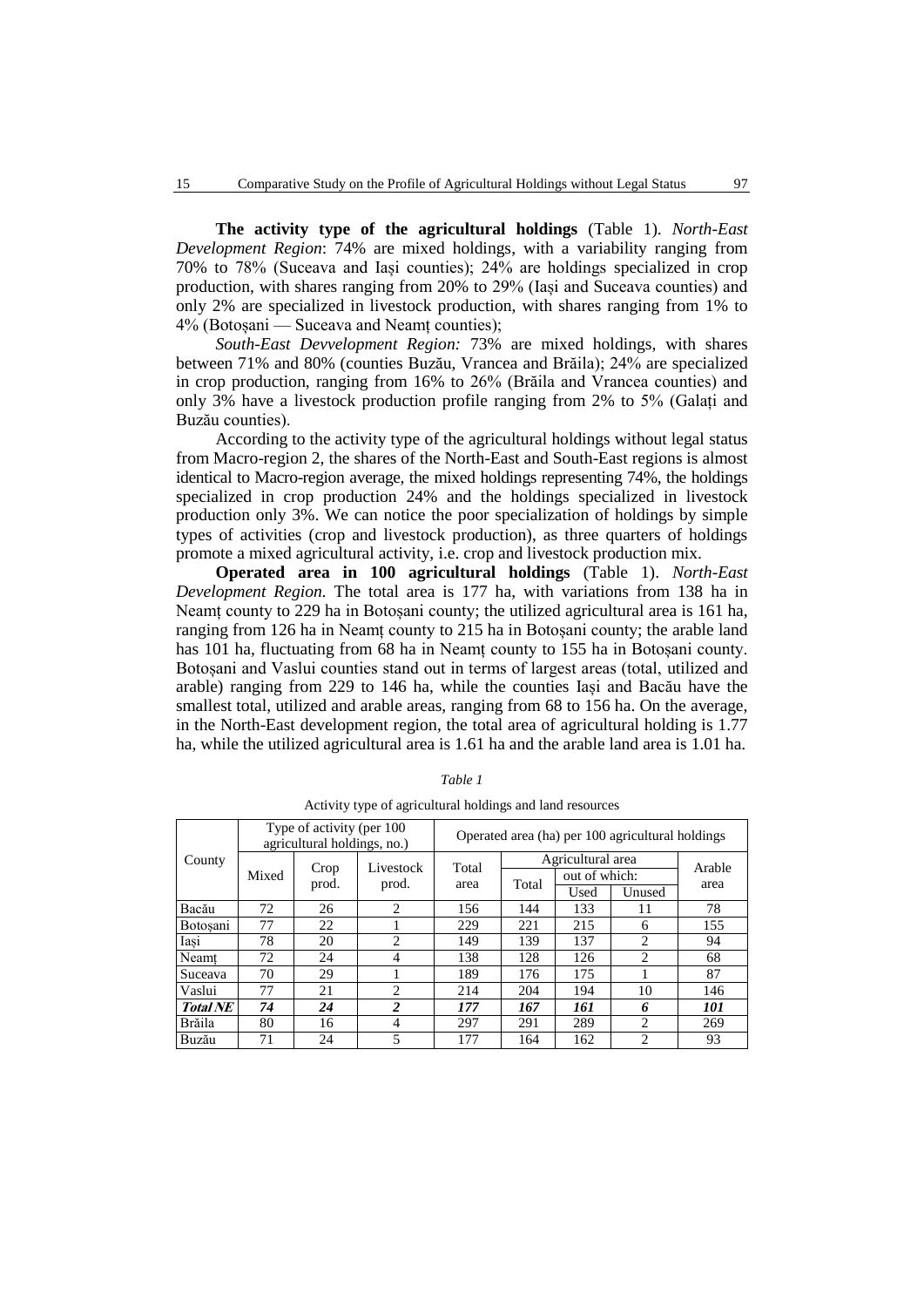*Table 1* (continued)

| Constanta       | 73 | 24 | 506 | 500 | 494 | 463 |
|-----------------|----|----|-----|-----|-----|-----|
| Galati          | 73 | 25 | 202 | 193 | 188 | 154 |
| Tulcea          | 73 | 23 | 245 | 240 | 235 | 217 |
| Vrancea         |    | 26 | 187 | 168 | 163 | 93  |
| <b>Total SE</b> | 73 | 24 | 237 | 226 | 222 | 174 |
| Macro 2         | 74 | 24 | 199 | 188 | 183 | 128 |

*Sources:* own calculations based on data collected from www.rga2010.djsct.ro/, Constanța County Office of Statistics.

*South-East Development Region.* The total area is 237 ha, ranging from 177 ha (Buzău county) to 506 ha (Constanța county). The utilized agricultural area is 222 ha, ranging from between 162 ha (Buzău county) and 494 ha (Constanța county). The arable land is 174 ha, from 93 ha (Vrancea and Buzău counties) to 463 ha (Constanța county). Constanța county stands out as the county with the largest average area per agricultural holding in Romania (5.06 ha). The particularity of this county, which is a unique case in this respect, is determined, in a historical perspective, by the low average density of the population and significant land resources. The region also has two counties, namely Brăila (2.94 ha) and Tulcea (2.45 ha), with a total average area per holding above the level of the counties from the North-East development region, resulting from the same ratio of the population density to land resources.

It can be noticed that, in typological terms, in terms of total average area per holding, the counties Vrancea (1.78 ha) and Galați (2.02 ha) fall into the structural frame of the counties in the North-East region, where the historical influence of Moldavia historical region is still visible in all their administrative units. This observation can serve as an argument pleading for a change in the methodology that takes into account the historical regions of Romania for establishing the development regions. The agricultural holdings without legal status from Buzău county, due to the geographical features of their agricultural areas, fall into the average profile typically found in the Moldavian Sub-Carpathians and Curvature Sub-Carpathians.

As a result of their particular features, specific to Dobrogea area, the agricultural areas from Macro-region 2 are on the average by 11–20% larger than those from the North-East Region and by about 19–36% smaller than those from the South-East Region. There are differences that show that the agricultural land potential is higher in the southern part of Macro-region 2 than in its northern part, ranging from 30% to 56% of the land areas owned (total, utilized or arable).

The main feature of Macro-region 2, in terms of the size of the agricultural holding without legal status, is that the total area, in 100 agricultural holdings, is on the average, for the 5 counties with mountain and sub-mountain areas (Suceava, Neamț, Bacău, Vrancea and Buzău) 169 ha, out of which 50% is represented by arable area, as compared to 237 ha, out of which 79% arable area in the counties bordering the Prut and the Danube rivers and the Black Sea (Botoșani, Vaslui, Galați, Brăila and Tulcea). The size difference between the two categories of counties is approximately 29%.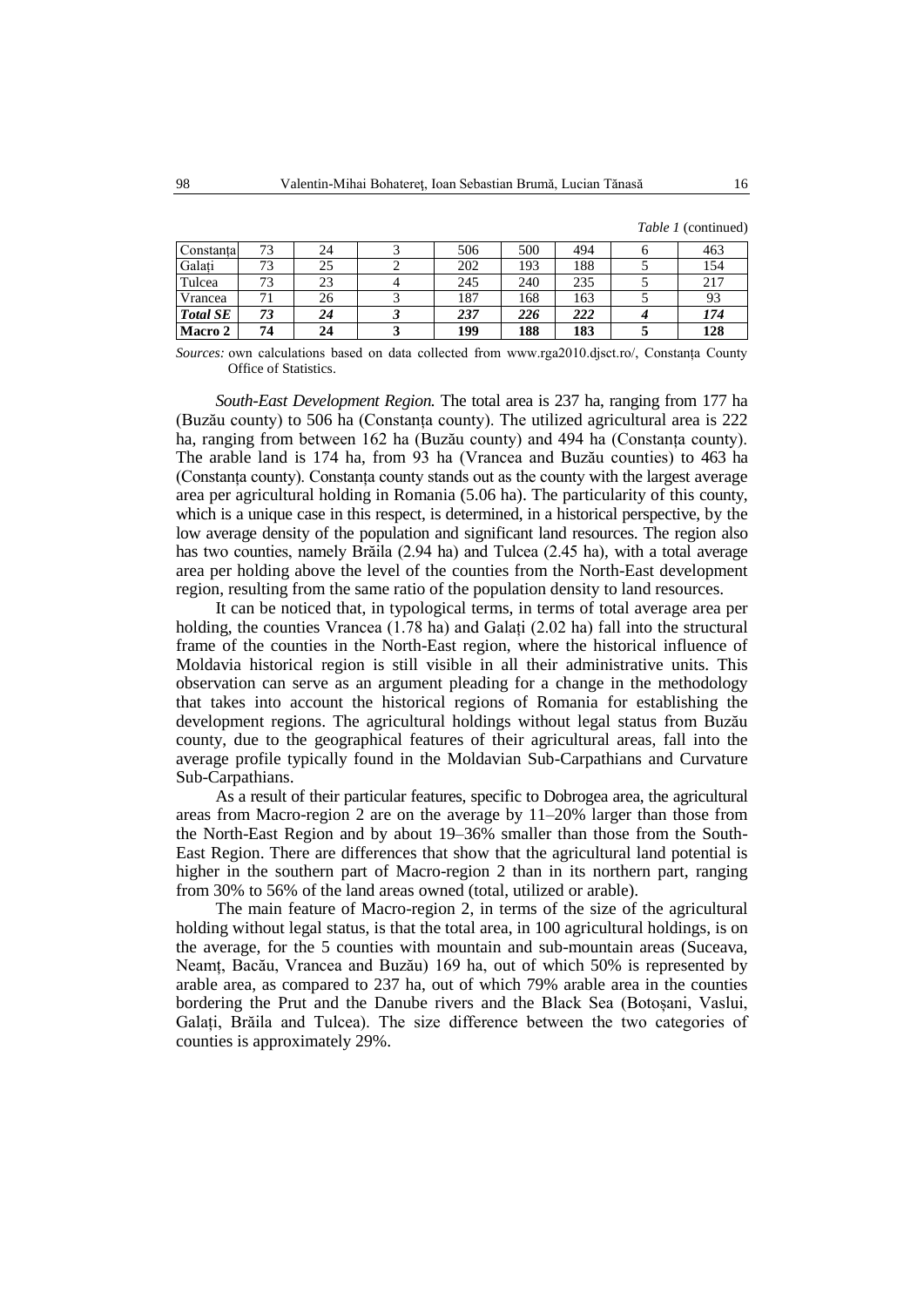From the previously presented analysis, in order to outline the two homogeneous groups of counties by the size of agricultural holding, two counties were excluded: Iași county because its total area (149 ha divided by 100 agricultural holdings) is typical for the size of the agricultural holdings from the mountain and sub-mountain areas in Macro-region 2, aspect determined by the higher population density facilitated by the very existence of Iași city, the capital of Moldavia historical region for 3 centuries; Constanța is the other excluded county due to its special status, as mentioned before, namely, the sparse distribution of rural localities and low population density.

Analyzing the total agricultural area, the results are a little different, with values between 1.1% in Constanța county and 10.2% in Vrancea county, smaller than the total area of holdings as they further include wooded areas, areas under buildings, yards, roads, etc. and also lacustrine areas, ponds and swamps (Figure 1).



Figure 1. Total agricultural area per 100 agricultural holdings without legal status in the Development Macro-region 2 of Romania.

**Land tenure modality** (Table 2). *North-East Development Region.* In 100 agricultural holdings, the utilized agricultural area is 161 ha on the average, out of which 116 ha represent private property, fluctuating between 90 ha in Iași and Neamț counties to 155 ha in Suceava county; 20 ha leased in land, from 11 ha in Bacău county to 36 ha in Botoșani county and land used free of charge 13 ha, oscillating from 3 ha in Suceava county to 28 ha in Vaslui county. There are also 11 ha under concession agreement (2 ha), under sharecropping system (3 ha) and operated under other forms (6 ha), but these represent land tenure forms with a low share (about 7.4%).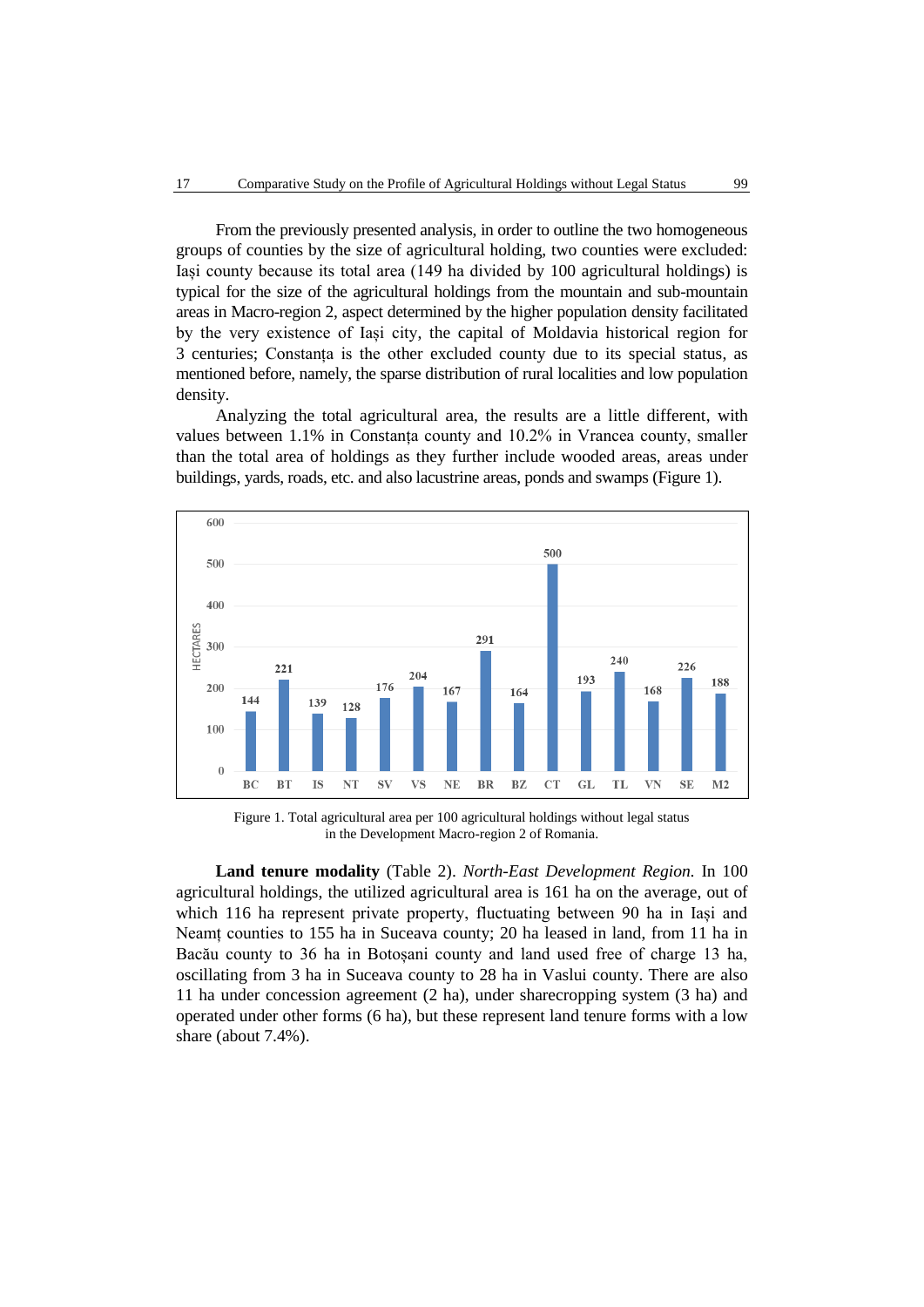*South-East Development Region.* In 100 agricultural holdings, the utilized agricultural area averages 222 ha, out of which 110 ha under private ownership ranging from 74 ha in Tulcea county to 46 ha in Brăila county; the leased in land is 73 ha, from 17 ha (Vrancea county) to 315 ha (Constanța county) and 16 ha represents land used free of charge, ranging from 5 ha (Constanța county) to 24 ha (Galați county).

| Table 2                        |  |
|--------------------------------|--|
| Agricultural land tenure forms |  |

| County          |                                    | Agricultural area used by land tenure type |        |                |                        |                            |  |  |  |  |  |
|-----------------|------------------------------------|--------------------------------------------|--------|----------------|------------------------|----------------------------|--|--|--|--|--|
|                 | for 100 agricultural holdings (ha) |                                            |        |                |                        |                            |  |  |  |  |  |
|                 | Private<br>ownership               | Under<br>concession<br>agreement           | Leased | Sharecropping  | Used free<br>of charge | Other land tenure<br>forms |  |  |  |  |  |
| Bacău           | 97                                 |                                            | 11     | 3              | 16                     | 5                          |  |  |  |  |  |
| Botoşani        | 130                                | 7                                          | 36     | 6              | 19                     | 15                         |  |  |  |  |  |
| Iasi            | 90                                 | 2                                          | 27     | 4              | 9                      | 4                          |  |  |  |  |  |
| Neamt           | 90                                 | $\overline{c}$                             | 18     | $\overline{2}$ | 9                      | $\overline{4}$             |  |  |  |  |  |
| Suceava         | 155                                | 1                                          | 13     | $\overline{2}$ | 3                      | $\overline{2}$             |  |  |  |  |  |
| Vaslui          | 130                                | 1                                          | 21     | 5              | 28                     | 9                          |  |  |  |  |  |
| <b>Total NE</b> | 116                                | 2                                          | 20     | 3              | 13                     | 6                          |  |  |  |  |  |
| Brăila          | 146                                | 8                                          | 96     | 15             | 10                     | 13                         |  |  |  |  |  |
| Buzău           | 110                                | 2                                          | 22     | 4              | 14                     | 10                         |  |  |  |  |  |
| Constanța       | 139                                | 6                                          | 315    | 7              | $\overline{5}$         | 22                         |  |  |  |  |  |
| Galati          | 90                                 | 6                                          | 51     | 6              | 24                     | 10                         |  |  |  |  |  |
| Tulcea          | 74                                 | 2                                          | 109    | $\overline{4}$ | 19                     | 7                          |  |  |  |  |  |
| Vrancea         | 115                                | 1                                          | 17     | 3              | 16                     | 11                         |  |  |  |  |  |
| <b>Total SE</b> | <i>110</i>                         | 4                                          | 73     | 6              | 16                     | 11                         |  |  |  |  |  |
| <b>Macro 2</b>  | 114                                | 3                                          | 40     | 4              | 14                     | 8                          |  |  |  |  |  |

*Sources*: own calculations based on data collected from www.rga2010.djsct.ro/, Constanța County Office of Statistics.

There are also 21 ha of land under concession agreement (4 ha), under sharecropping system (6 ha) and under other forms (11 ha). Comparing the two development regions in land tenure terms, it was noticed that the counties from Dobrogea and Brăila county have very large leased in areas in 100 agricultural holdings: 96 ha (Brăila), 109 ha (Tulcea) and 315 ha (Constanța). The growth resources, as previously mentioned, mainly come from the particular demographic structure (areas with low density population) and the sparse rural locality network in Dobrogea and finally from the significant land resources from Balta Brăilei (Figure 2).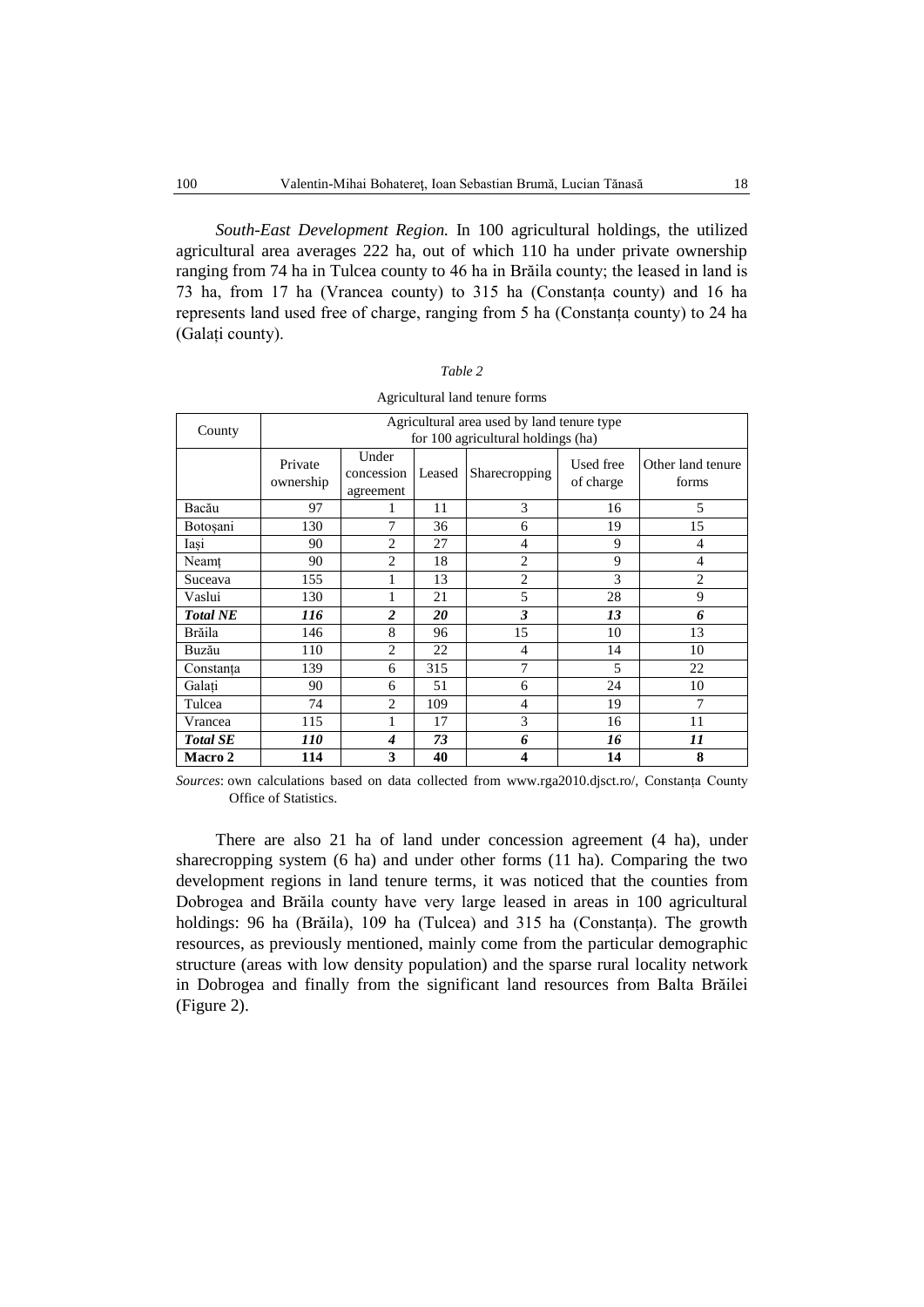

Figure 2. Utilized agricultural area into ownership and under leasing agreement in 100 agricultural holdings without legal status.

**Size of agricultural holdings** (Table 3). The study took into consideration the total area in 100 agricultural holdings without legal status distributed by 7 size classes of total area (under 0.5 ha; 0.5–1 ha; 1–2 ha; 2–5 ha; 5–10 ha; 10–50 ha and over 50 ha).

|                 | Total area by size classes in 100 agricultural holdings (ha) |           |         |         |          |           |         |  |  |  |
|-----------------|--------------------------------------------------------------|-----------|---------|---------|----------|-----------|---------|--|--|--|
| County          | Size class of total area                                     |           |         |         |          |           |         |  |  |  |
|                 | Under<br>0.5                                                 | $0.5 - 1$ | $1 - 2$ | $2 - 5$ | $5 - 10$ | $10 - 50$ | Over 50 |  |  |  |
| Bacău           | 8                                                            | 14        | 30      | 54      | 24       | 15        | 10      |  |  |  |
| Botoșani        | 7                                                            | 13        | 33      | 79      | 35       | 34        | 29      |  |  |  |
| Iasi            | 9                                                            | 14        | 28      | 45      | 14       | 13        | 26      |  |  |  |
| Neamt           | 10                                                           | 14        | 28      | 43      | 14       | 13        | 15      |  |  |  |
| Suceava         | 7                                                            | 16        | 37      | 65      | 28       | 29        | 8       |  |  |  |
| Vaslui          | 6                                                            | 11        | 35      | 90      | 37       | 18        | 18      |  |  |  |
| <b>Total NE</b> | 8                                                            | 14        | 32      | 61      | 25       | 20        | 17      |  |  |  |
| Brăila          | 10                                                           | 9         | 20      | 59      | 40       | 52        | 108     |  |  |  |
| Buzău           | 8                                                            | 12        | 27      | 55      | 23       | 17        | 34      |  |  |  |
| Constanta       | 13                                                           | 8         | 11      | 28      | 32       | 70        | 345     |  |  |  |
| Galati          | 9                                                            | 13        | 27      | 51      | 21       | 27        | 53      |  |  |  |
| Tulcea          | 13                                                           | 11        | 16      | 27      | 19       | 32        | 128     |  |  |  |
| Vrancea         | 7                                                            | 14        | 32      | 64      | 29       | 19        | 22      |  |  |  |
| <b>Total SE</b> | 9                                                            | 12        | 25      | 51      | 26       | 30        | 84      |  |  |  |
| <b>Macro 2</b>  | 8                                                            | 13        | 29      | 58      | 25       | 24        | 42      |  |  |  |

*Sources*: own calculations based on data collected from www.rga2010.djsct.ro/, Constanța County Office of Statistics.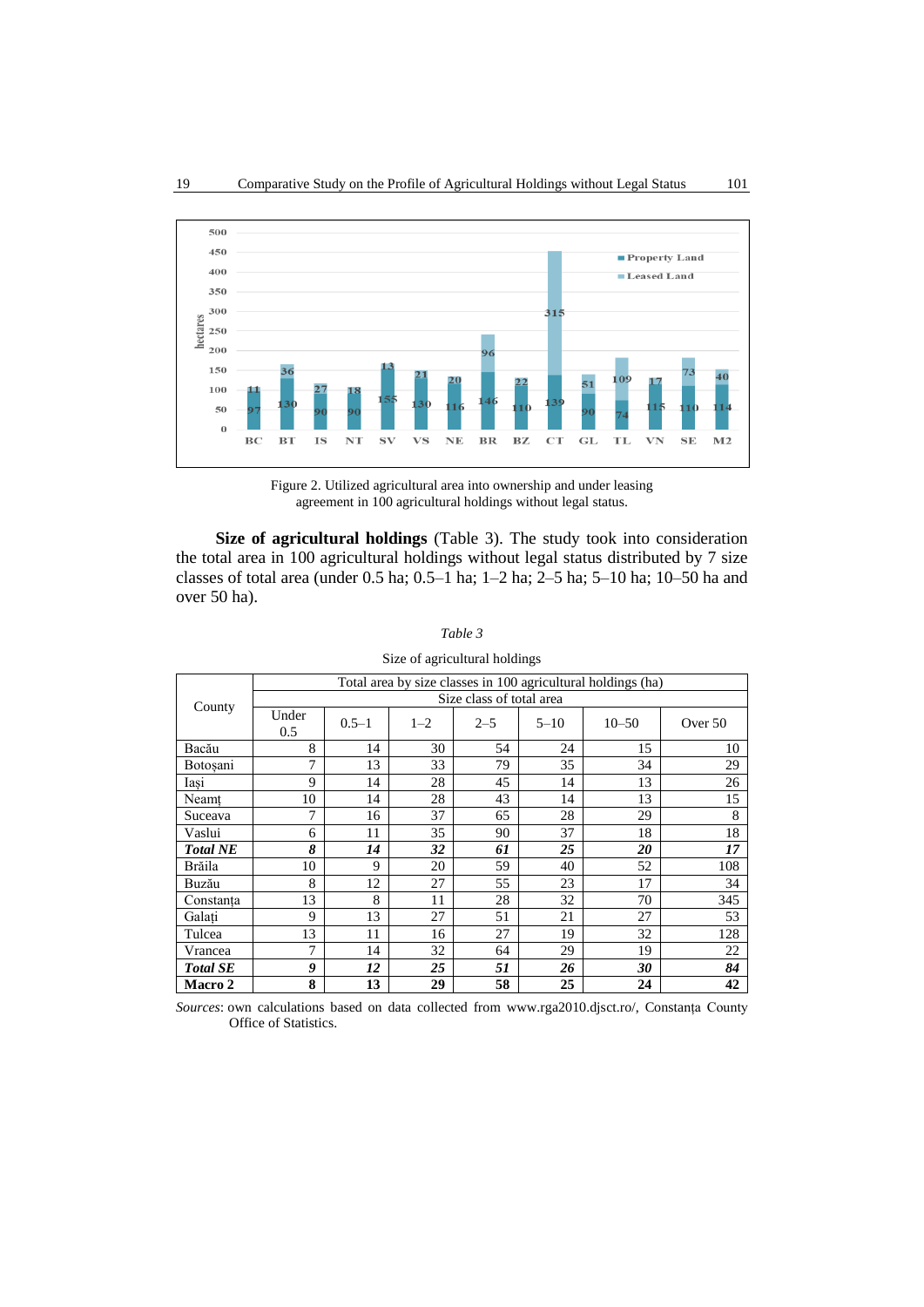The analysis according to this criterion requires the prior study of the percentage of holdings and their areas, by size classes of total area. Thus, it can be noticed that in the North-East Region 74.4% of the agricultural holdings without legal status fall into the size class under 2 ha, out of which 32.1% in the size class under 0.5 ha, 18.8% in the size class under 0.5–1 ha and 22.5% in the size class under 1–2 ha. The high proportion of agricultural holdings in the size class 2–5 ha (20.5%) is also notable, a typical situation for the small commercial farms. As regards the total area, the proportions are considerably different: the holdings under 2 ha have 46.7% of total area, with the following distribution by size classes: 4.4% in the size class 0.5 ha, 7.8% in the size class 0.5–1 ha and 18.1% in the size class 1–2 ha. In this case also, the highest percentage of total area (34.8%) belongs to the size class 2–5 ha.

In the South-East Region, the agricultural holdings without legal status are distributed as follows: 77.0% are in the size class under 2 ha, out of which 42.2% in the size class 0.5 ha, 17.3% in the size class 0.5–1 ha and 17.5% in the size class 1–2 ha. 16.9% of holdings are found in the size class 2–5 ha. As regards the total area, the proportions are much different, like in the case of the North-East Region: the holdings under 2 ha have only 19.1% only of total area, while the distribution by classes is the following: 3.8% in the size class under 0.5 ha, 5.0% in the size class 0.5–1 ha and 10.3% in the size class 1–2 ha. 21.5% of the total area of holdings fall into the size class 2–5 ha. The South-East Region stands out by its high percentage of holdings under 0.5 ha, namely 42.2%, with considerably high values in counties like Constanța (61.1%) and Tulcea (56.9%). By contrast, the agricultural land is concentrated in the size class over 50 ha, namely in Constanța (68.1%) and Tulcea (52.2%) counties, although only 1.6% and 0.8% of the total number of holdings are in this size class. High percentages of total areas in the size class over 50 ha are also found in the counties Brăila (36.4%) and Galați (26.1%). The particular aspects of the South-East Region are notably determined by the agricultural areas from lacustrine areas, with a sparse network of rural localities and, as it has been mentioned before, also due to the low density of the population, often with uneven distributions across the county areas. Coming back, briefly, to the analysis of the size of agricultural holdings in terms of total agricultural area by size classes, in 100 agricultural holdings, certain regional particularities were noticed.

The North-East Region has a total agricultural area that is distributed, in a decreasing order, in the size classes 2–5 ha with 61 ha, class 1–2 ha with 32 ha, class 5–10 ha with 25 ha, class 10–50 ha with 20 ha, class over 50 ha with 17 ha and class under 0.5 ha with 8 ha. In the size class under 2 ha, related to the subsistence and semi-subsistence holdings, the total area in 100 agricultural holdings is 54 ha, while the holdings over 5 ha have 62 ha. There are clear differences between counties that reveal, on one hand, limited land resources in 100 agricultural holdings in Vaslui county with 42 ha total area, in the size class under 2 ha, with the largest total area, in the size class 2–5 ha in Vaslui (90 ha) and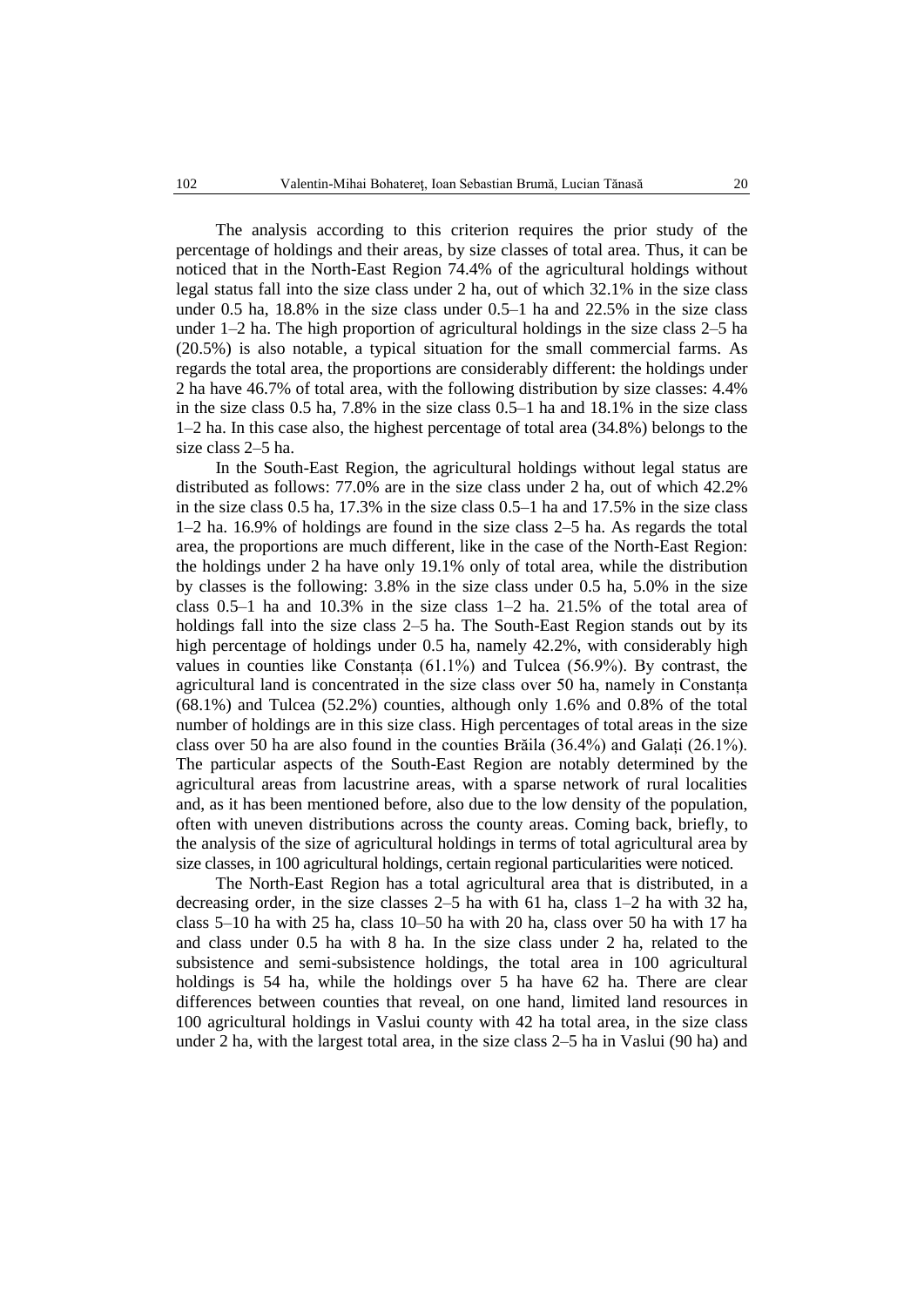Botoșani (79 ha) counties. In the size class over 5 ha, in 100 agricultural holdings, there are total areas ranging from 98 ha in Botoșani county to 42 ha in Neamț county.

The South-East Region has its total area distributed, in decreasing order, in size classes over 50 ha with 84 ha,  $3-5$  ha with 51 ha,  $10-50$  ha with 30 ha,  $5-10$ ha with 26 ha, 1–2 ha with 25 ha, 0.5–1 ha with 12 ha and the size class under 0.5 ha with 9 ha. In the size class under 2 ha, related to the subsistence and semisubsistence holdings, the total area for 100 agricultural holdings is 46 ha, while the holdings over 5 ha have 140 ha. By counties, there are noticeable differences, pointing out that in Constanța county, in 100 agricultural holdings in the size class under 2 ha, there are 32 ha land, with the largest areas in the size class over 50 ha (108 ha in Brăila county, 128 ha in Tulcea county and 345 ha in Constanța county). By comparing the two development regions (North-East and South-East) in terms of total area operated by 100 agricultural holdings, it is notable that in the case of the North-East Region in 100 agricultural holdings, by size classes of holdings, we have the following situation: for the holdings under 5 ha we have an area of 115 ha, compared to the South-East Region, with 97 ha, while for the holdings over 5 ha, there are 62 ha in the North-East Region as against 140 ha in the South-East Region (Figure 3).



Figure 3. The structure of agricultural holdings and total area of holdings without legal status by size classes

Thus, it is found that there is a higher degree of willingness (44%) for commercial agriculture (farms over 5 ha) in the case of the agricultural holdings without legal status in the South-East Region as against the North-East Region, context in which there are 15% less land resources for subsistence and semisubsistence holdings in the South-East Region than in the North-East Region.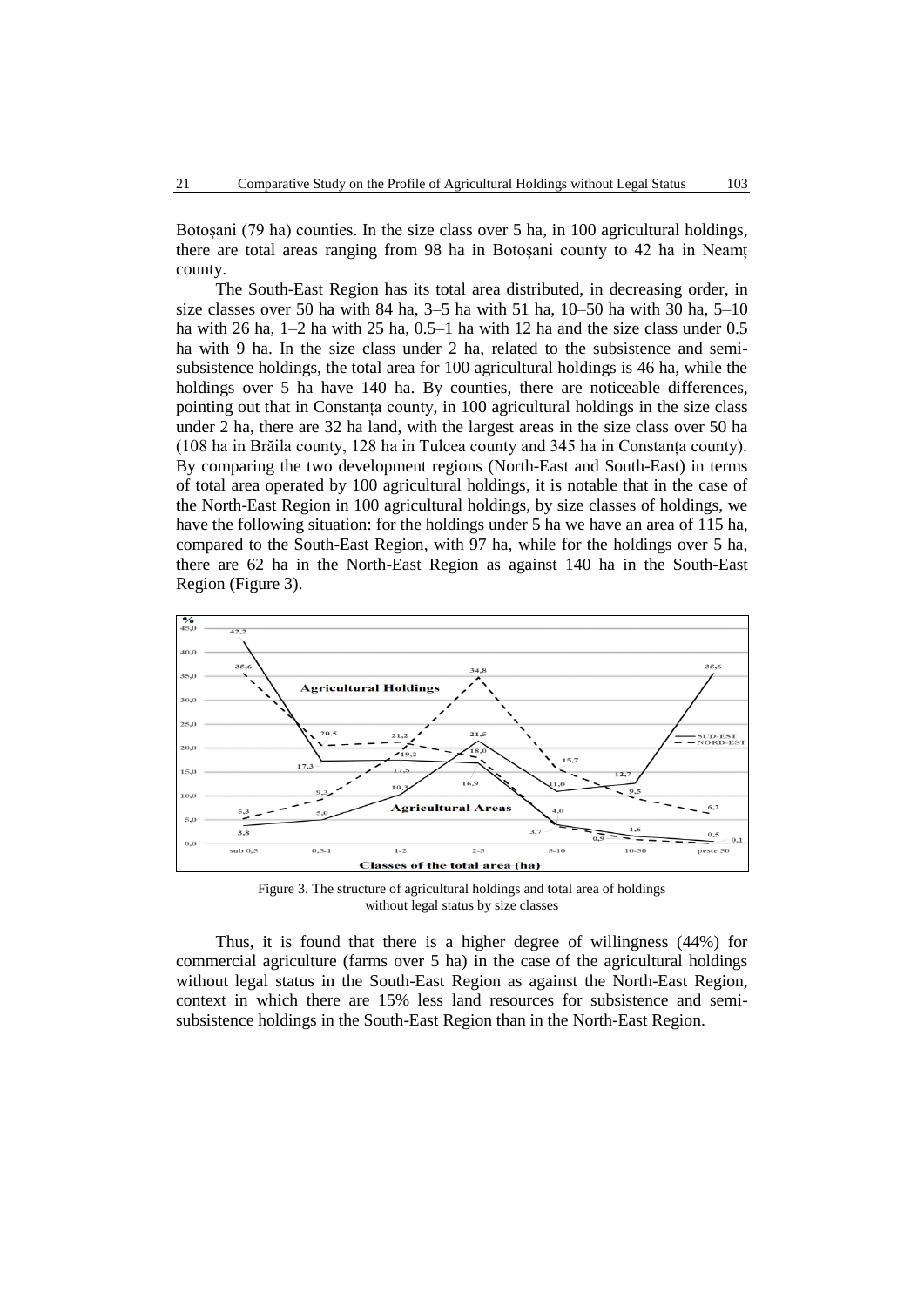The analysis of the total area of agricultural holdings by size classes, in 100 agricultural holdings, reveals that the proportion of areas included in mountain, sub-mountain, high hills and lacustrine areas is an important factor, as well as the density of the rural localities, which directly determines the level of the population density in the rural area.

**Livestock** (Table 4). In order analyze the total livestock herds in the cattle, swine, sheep, goat and poultry species, we considered 100 agricultural holdings in territorial distribution by counties and regions in Macro-region 2 (LSU – Livestock Unit/transformation coefficients: cattle 0.8 LSU/head; dairy cows 1.0 LSU/head; swine 0.2 LSU/head; sheep 0.1 LSU/head; goats 0.1 LSU/head; poultry 0.04).

|                 |        |            | Livestock by species in 100 agricultural holdings (animal heads) |       |       |         |
|-----------------|--------|------------|------------------------------------------------------------------|-------|-------|---------|
| County          | Cattle | Dairy cows | Swine                                                            | Sheep | Goats | Poultry |
| Bacău           | 40     | 22         | 65                                                               | 105   | 39    | 978     |
| Botosani        | 85     | 47         | 50                                                               | 229   | 19    | 1,263   |
| Iasi            | 47     | 27         | 63                                                               | 159   | 21    | 1,288   |
| Neamt           | 52     | 30         | 55                                                               | 126   | 23    | 991     |
| Suceava         | 91     | 51         | 49                                                               | 141   | 10    | 888     |
| Vaslui          | 46     | 26         | 80                                                               | 171   | 35    | 1,597   |
| <b>Total NE</b> | 61     | 34         | 60                                                               | 151   | 24    | 1,142   |
| Brăila          | 76     | 45         | 135                                                              | 453   | 78    | 2,057   |
| Buzău           | 38     | 21         | 93                                                               | 153   | 31    | 1,508   |
| Constanta       | 60     | 30         | 99                                                               | 514   | 169   | 1,769   |
| Galati          | 30     | 16         | 60                                                               | 191   | 58    | 1,493   |
| Tulcea          | 58     | 24         | 90                                                               | 589   | 136   | 1,772   |
| Vrancea         | 47     | 25         | 70                                                               | 144   | 35    | 1,130   |
| <b>Total SE</b> | 47     | 25         | 87                                                               | 269   | 67    | 1,541   |
| Macro 2         | 55     | 31         | 70                                                               | 195   | 40    | 1,288   |

## *Table 4* Livestock

*Sources*: own calculations based on data collected from www.rga2010.djsct.ro/, Constanța County Office of Statistics.

The North-East Region has, in 100 agricultural holdings, a number of 61 cattle heads, out of which 34 dairy cows, 60 pigs, 151 sheep, 24 goats and 1,142 poultry, with a large oscillation ranging from 40 (Bacău county) to 91 cattle heads (Suceava county), 22 (Bacău county) to 51 dairy cow heads (Suceava county), 49 (Suceava county) to 80 pig heads (Vaslui county), 105 (Bacău county) to 229 sheep heads (Botoșani county), 10 (Suceava county) to 39 goat heads (Bacău county) and from 888 (Suceava county) to 1,597 poultry heads (Vaslui county).

The South-East Region has, in 100 agricultural holdings, a livestock number of 47 cattle, out of which 25 dairy cows, 87 pigs, 269 sheep, 67 goats and 1,541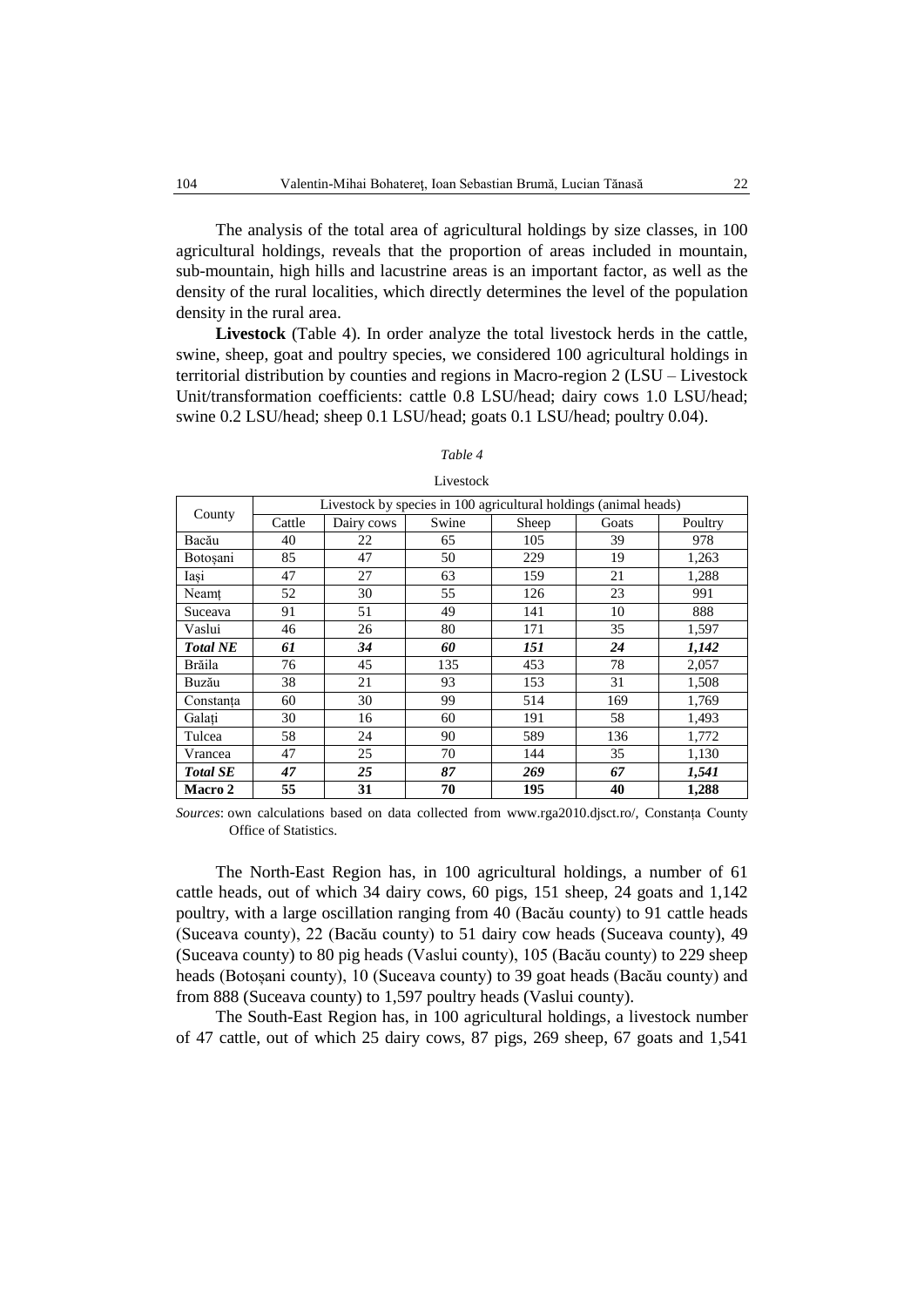poultry; their number also widely fluctuates, from 30 (Galați county) to 76 cattle heads (Brăila county), 16 (Galați county) to 45 dairy cow heads (Brăila county), 60 (Galați county) to 135 swine heads (Brăila county), 144 (Vrancea county) to 589 sheep heads (Tulcea county), 31 (Buzău county) to 169 goat heads (Constanța county) and finally, from 1,130 (Vrancea county) to 2,057 poultry heads (Brăila county).

In an aggregated analysis, by transforming the livestock herds into Livestock Units (LSU), in 100 agricultural holdings without legal status, we found out the following hierarchy by development regions: in the North-East Region, the average is 83 LSU/100 holdings, with livestock herds listed in increasing order in the following counties: Bacău (64 LSU), Neamț (72 LSU), Iași (74 LSU), Vaslui (80 LSU), Botoșani (99 LSU) and Suceava (102 LSU); in the South-East Region the average is 95 LSU/100 holdings, with the following hierarchy: Galați (67 LSU), Buzău (73 LSU), Vrancea (75 LSU), Constanța (143 LSU), Tulcea (144 LSU) and Brăila (149 LSU).

The position of counties changes when ranking them by the livestock load per unit area, calculated by relating the livestock herds in LSU equivalent to 100 ha total agricultural area. Thus, the following hierarchy is obtained:

a. in the case of North-East Region, with an average of 50 LSU/100 ha total agricultural area, the county ranking in increasing order is the following: Vaslui (37 LSU), Bacău (44 LSU), Botoșani (45 LSU), Iași (53 LSU), Neamț (56 LSU) and Suceava (58 LSU);

b. in the case of South-East Region, with an average of 40 LSU/100 total agricultural area, the county ranking is the following: Constanța (29 LSU), Galați (35 LSU), Vrancea (42 LSU), Buzău (45 LSU), Brăila (51 LSU) and Tulcea (59 LSU).

At the level of Macro-region 2, the average livestock density is 46 LSU/100 ha total agricultural area.

A more comprehensive analysis relates the number of herbivores, expressed in LSU, to 100 ha agricultural land, pastures and meadows, and the monogastric animals, expressed in LSU, to 100 ha arable land; this is a necessary differentiation according to the fodder resource, particular for each species. In this context, the load of ruminant animals per 100 ha agricultural land is 37 LSU in the North-East Region, while in the South-East Region 30 LSU/100 ha agricultural land, with a Macro-region 2 average of 34 LSU/100 ha agricultural land. In the case of monogastric animals, the load is 17 LSU/100 arable land in the North-East Region, while in the South-East Region we have 11 LSU/100 ha arable land, with an average of 15 LSU/100 ha arable land in Macro-region 2 (Figure 4).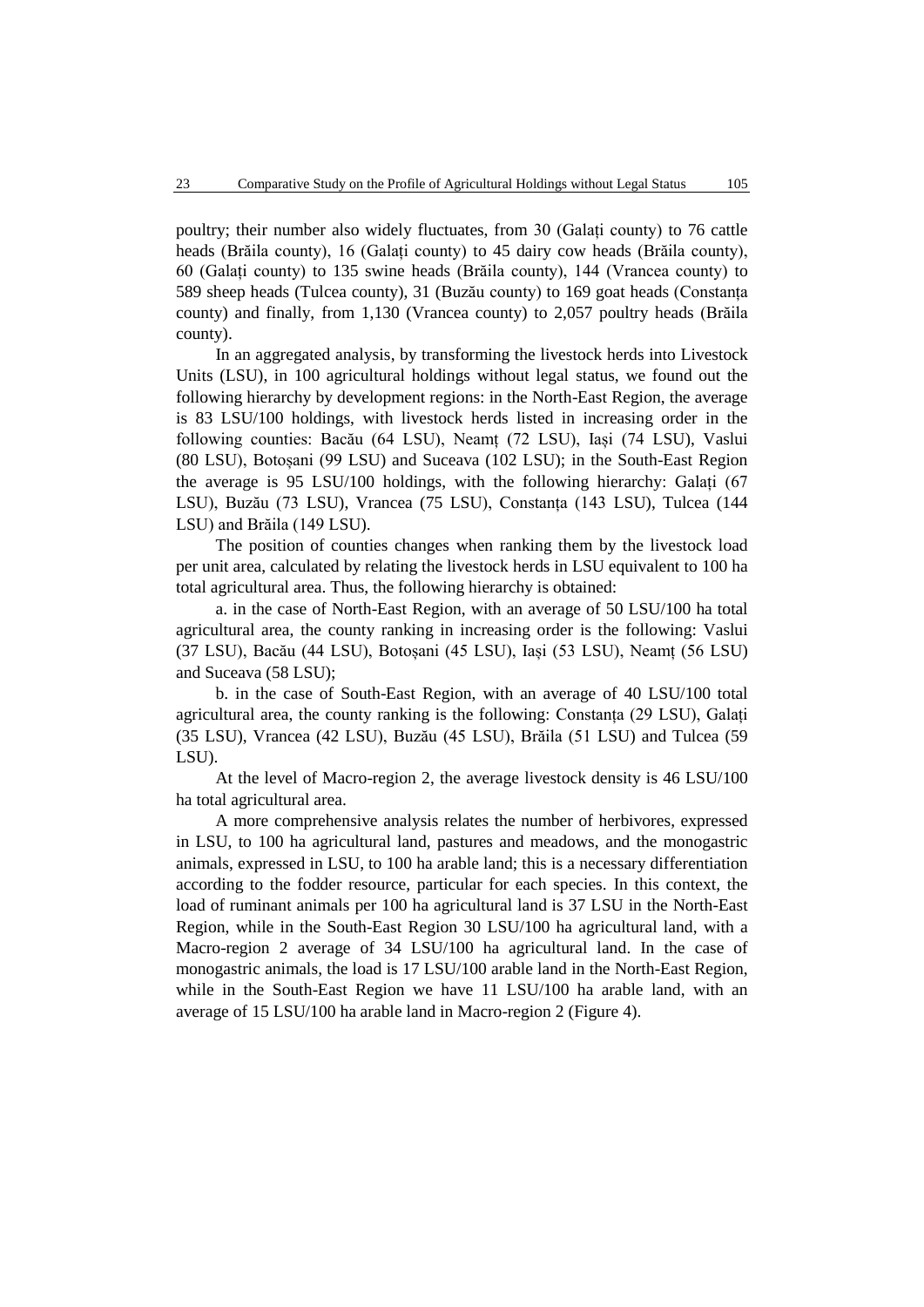

Figure 4. The livestock load expressed in Livestock Units (LSU), in 100 agricultural holdings without legal status (AGWLE) and in 100 ha total agricultural area (TAA).

**Labor force utilization** (Table 5). The final assessment criterion of the agricultural holdings without legal status refers to labour input utilization; for this purpose, 2 categories of indicators in reference to 100 agricultural holdings are used, persons who worked (total number, distributed by gender as men and women) and days worked (total, distributed by gender as men and women).

### *Table 5*

| County          |       | Persons who worked per 100 agricultural | Days worked per 100 agricultural |        |               |       |  |
|-----------------|-------|-----------------------------------------|----------------------------------|--------|---------------|-------|--|
|                 |       | holdings (no.)                          | holdings (days)                  |        |               |       |  |
|                 | Total | out of which:                           |                                  | Total  | out of which: |       |  |
|                 |       | men                                     | Women                            |        | men           | women |  |
| Bacău           | 184   | 98                                      | 87                               | 7,979  | 4,367         | 3,612 |  |
| Botosani        | 176   | 91                                      | 85                               | 12,158 | 6,758         | 5,400 |  |
| Iasi            | 181   | 97                                      | 84                               | 9,829  | 5,701         | 4,128 |  |
| Neamț           | 184   | 96                                      | 88                               | 9,267  | 4,977         | 4,290 |  |
| Suceava         | 198   | 103                                     | 95                               | 11,882 | 6,389         | 5,493 |  |
| Vaslui          | 182   | 95                                      | 86                               | 8,738  | 5,031         | 3,707 |  |
| <b>Total NE</b> | 185   | 97                                      | 88                               | 9,988  | 5,534         | 4,454 |  |
| Brăila          | 189   | 100                                     | 89                               | 9,514  | 5,576         | 3,937 |  |
| Buzău           | 166   | 87                                      | 79                               | 8,264  | 4,555         | 3,709 |  |
| Constanta       | 184   | 102                                     | 81                               | 7,249  | 4,305         | 2,944 |  |
| Galati          | 182   | 96                                      | 87                               | 10,603 | 5,963         | 4,640 |  |
| Tulcea          | 181   | 97                                      | 85                               | 9,204  | 5,116         | 4,088 |  |
| Vrancea         | 177   | 92                                      | 85                               | 8,127  | 4,485         | 3,642 |  |
| <b>Total SE</b> | 177   | 94                                      | 84                               | 8,826  | 4,961         | 3,865 |  |
| <b>Macro 2</b>  | 182   | 96                                      | 86                               | 9,561  | 5,323         | 4,238 |  |

### Labor force utilization

*Sources*: own calculations based on data collected from www.rga2010.djsct.ro/, Constanța County Office of Statistics.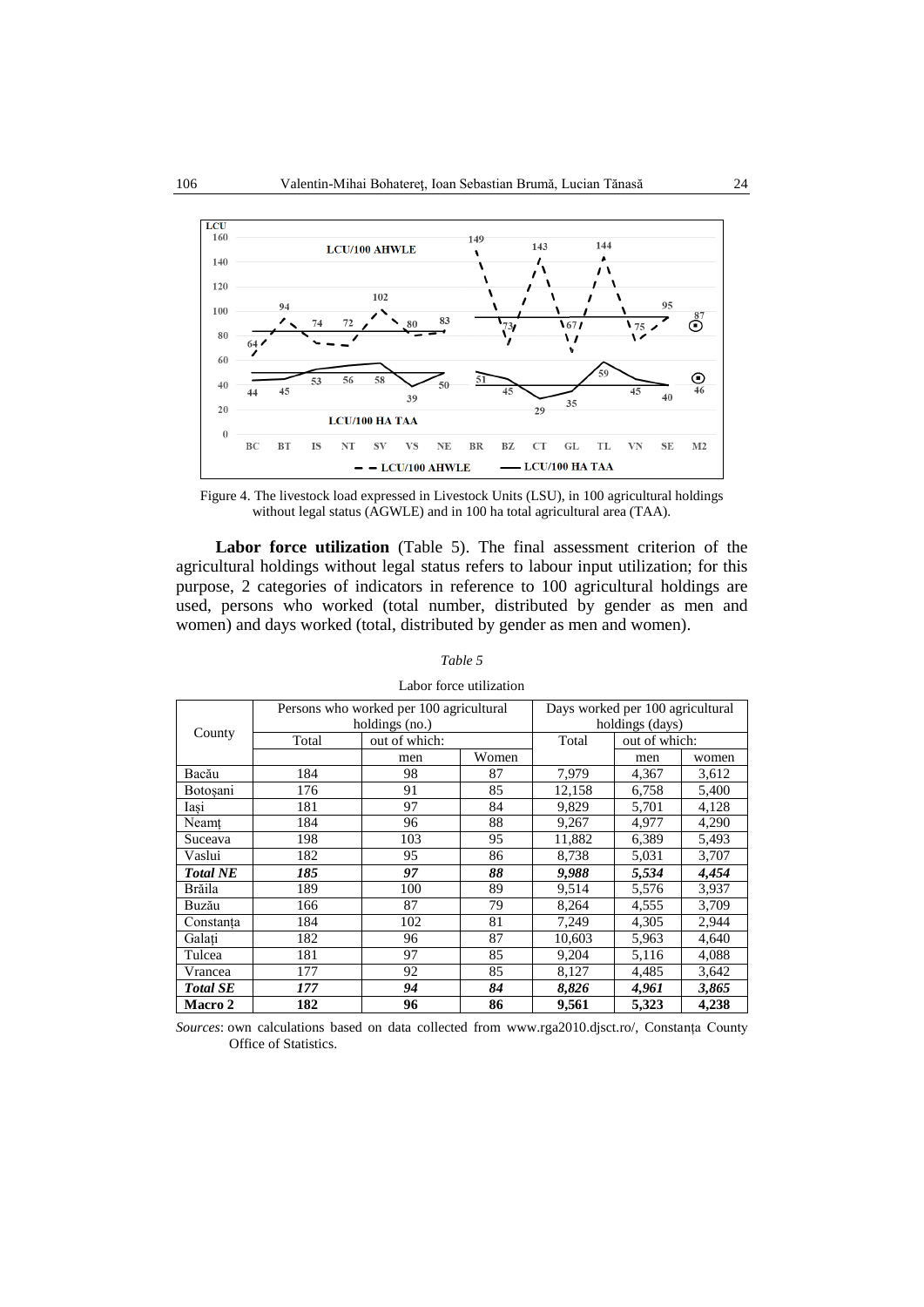The North-East region has, on the average for 100 agricultural holdings, 185 persons who worked in a year; this number fluctuates from 176 persons (Botoșani county) to 198 persons (Suceava county), with the following men-women ratio: 52.4% men and 47.6% women, with small oscillations across counties.

Concerning the days worked in a year for 100 agricultural holdings, the region's average amounts to 9,988 days, with the following ranking of counties in ascending order: Bacău (8.0 thousand days), Vaslui (8.7 thousand days), Neamț (9.3 thousand days), Iași (9.8 thousand days), Suceava (11.9 thousand days) and Botoșani (12.2 thousand days), while the share by genders is 55.4% days worked by men and 44.6% days worked by women, with maximum differences between Bacău and Suceava counties with percentages of 35.4% (men) and 34.2% (women) in favor of Suceava.

On the average, in the case of the North-East Region, a person worked 54 days in one year, while the employment in agriculture of persons who worked is 23.0%, following an ascending hierarchy as follows: Bacău (18.3%), Vaslui (20.4%), Neamț (21.3%), Iași (23.0%), Suceava (25.5%) and Botoșani (29.4%).

The South-East Region has, on the average for 100 agricultural holdings, 177 persons who worked in a year, fluctuating between 166 persons in Buzău county and 189 persons in Brăila county, while the men-women ratio is 56.2% men and 43.8% women, with small fluctuations between counties.

As regards the days worked in a year, in 100 agricultural holdings, the region's average amounts to 8,826 days, with the following ranking of counties in increasing order: Constanța (7.2 thousand days), Buzău (8.3 thousand days), Tulcea (9.2 thousand days), Brăila (9.5 thousand days) and Galați (10.6 thousand days), while the gender proportion is 56.2% in favour of men, with maximum differences between Constanța and Galați counties, with 31.6 % men in favor of Galați and with maximum difference of 36.6% in women, more in Galați than in Constanța.

On the average, in the case of the South-East Region, a person worked over 50 days, while the employment degree in agriculture is 21.3%, with the following ranking of counties in ascending order: Constanța (16.6%), Vrancea (19.6%), Brăila and Buzău (21.3%), Tulcea (21.7%) and Galați (24.7%).

Overall, at the level of Macro-region 2, labour employment degree in agriculture is 22.1%, with an employment level in men of 23.4% and women 20.9% (Figure 5).

To sum up, the rural labor force who works in agriculture on the agricultural holdings without legal status in Macro-region 2 (East, North-East and South-East) has an average non-employment level of 77.9%, with insignificant differences between the North-East Region (77.0%) and South-East Region (78.7%).

**The macro-economic and social spatial Analysis***.* The multi-criteria analysis, corresponding to the micro-economic research at holding level, made it possible to outline the representative profiles of agricultural holdings without legal status typically found in Macro-region 2, with both differences and similarities between the counties of the two investigated regions.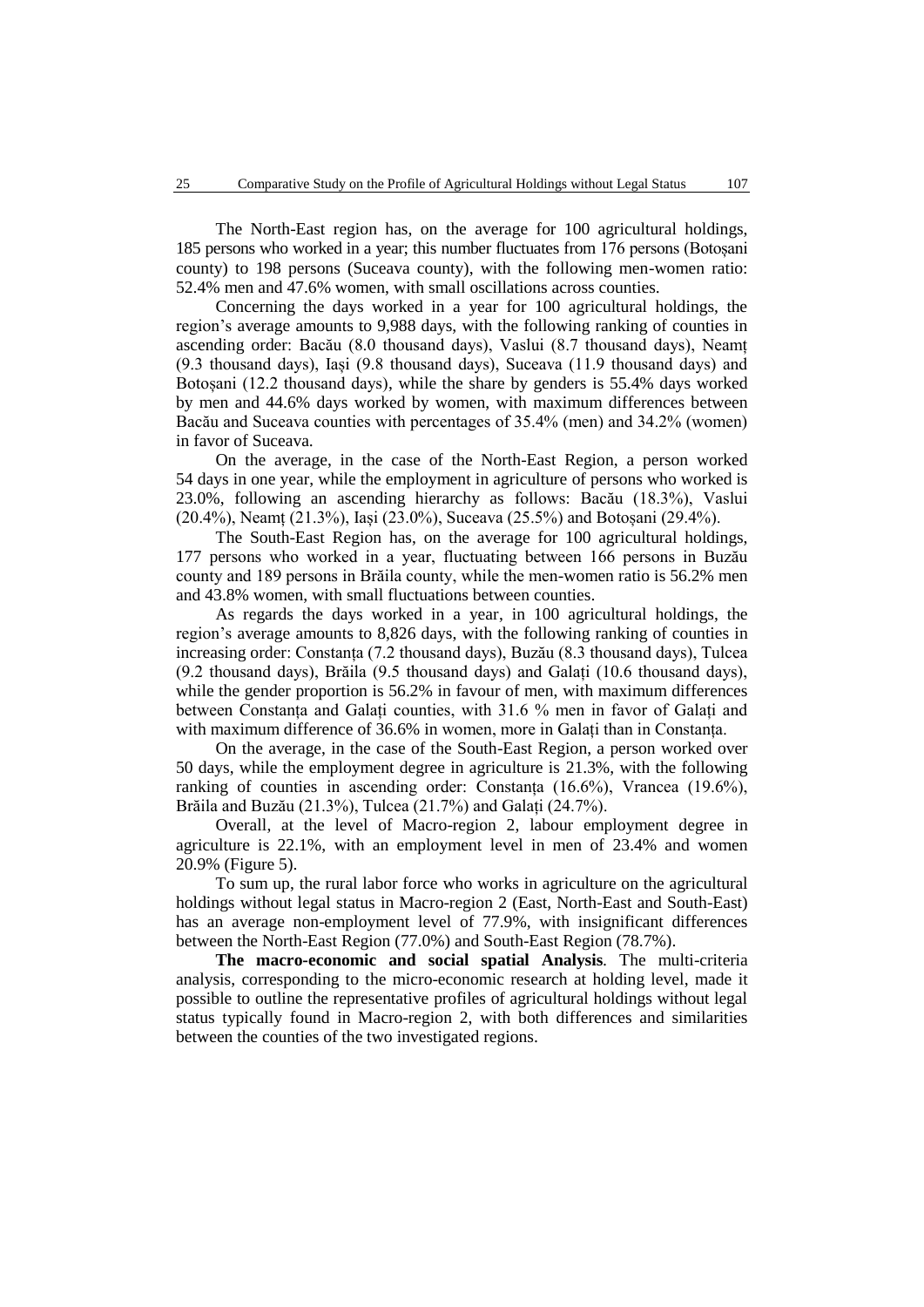





Figure 5. The employment of workforce on agricultural holdings without legal status.

These profiles are better structured if they are applied on a macro-economic and social system analysis, which enables to highlight the geographical, demographic and economic context at county or development region level. The analysis of two indicator categories in different bases has been considered as the best choice (Table 6):

– the first category includes the number of villages, rural population, rural households of the population, agricultural holdings without legal status and the total area of the agricultural holdings without legal status, in reference to 100 km² total area of the county;

– the second one includes Large Livestock Units, persons who worked in agriculture and days worked in reference to 100 ha total agricultural area.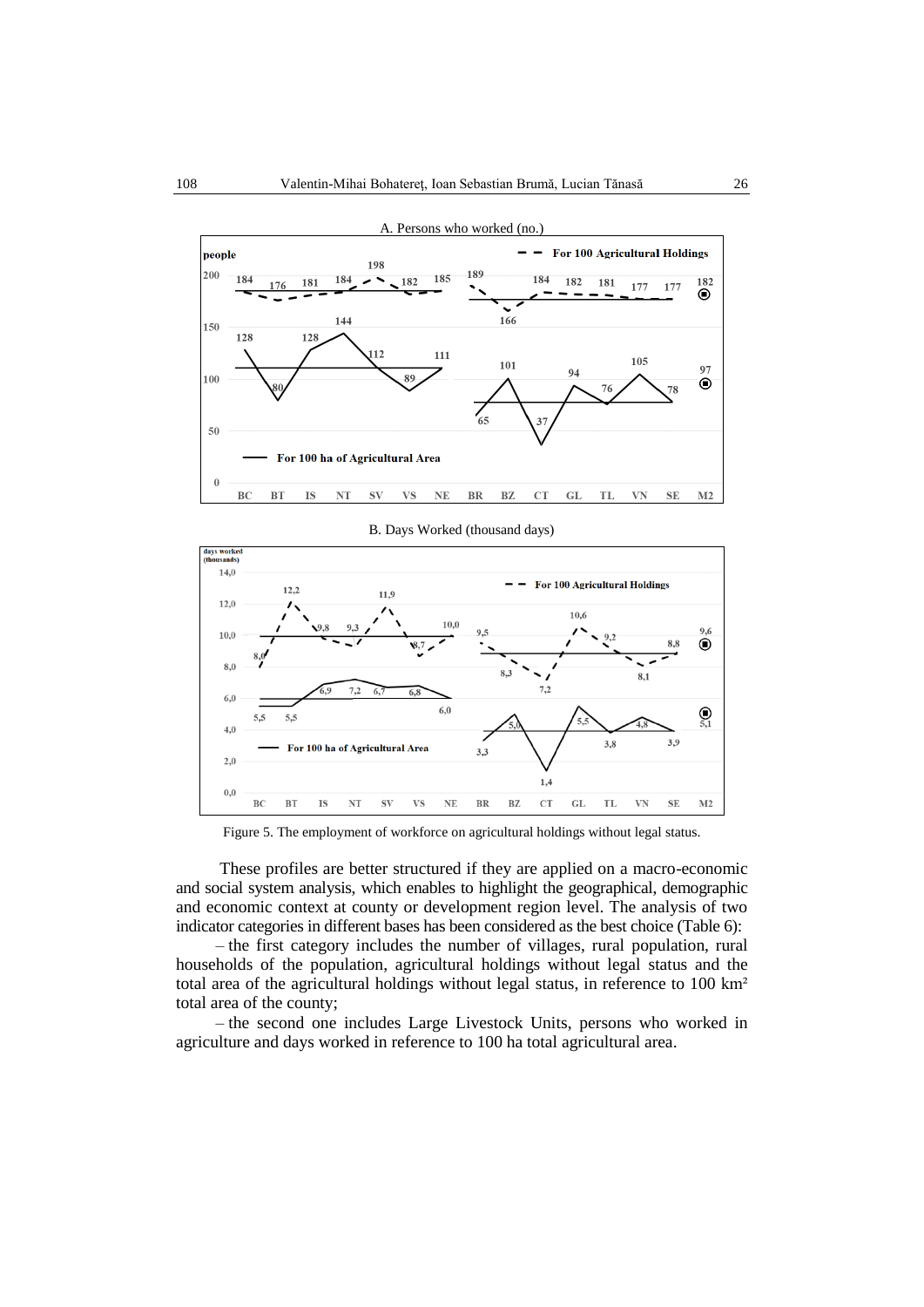#### *Table 6*

The load with entities, agrarian structures and existing resources in the counties from the North-East and South-East Regions

|                                | Total area<br>$-$ km <sup>2</sup> $-$ |                     |                                       | Density per $100 \text{ km}^2$                        |                                                  | Load per 100 ha<br>total agricultural area |                               |                                   |                          |
|--------------------------------|---------------------------------------|---------------------|---------------------------------------|-------------------------------------------------------|--------------------------------------------------|--------------------------------------------|-------------------------------|-----------------------------------|--------------------------|
| County                         |                                       | Villages<br>$-no-$  | Rural<br>population<br>$-loc.$        | Rural<br>households<br>of the<br>population<br>$-no-$ | Agricultural<br>holdings without<br>legal entity |                                            | Livestoc<br>k Units<br>$-no-$ | Persons<br>who<br>worked<br>$-no$ | Days<br>worked<br>$-no-$ |
| Bacău                          | 6,620.5                               | 7.4                 | 5,254                                 | 1,911                                                 | 2,188                                            | 3,417                                      | 44                            | 128                               | 5,529                    |
| Botosani                       | 4,985.7                               | 6.7                 | 4,896                                 | 1,804                                                 | 2,213                                            | 5,065                                      | 45                            | 80                                | 5,515                    |
| Iasi                           | 5,475.6                               | 7.6                 | 7,595                                 | 2,609                                                 | 2,512                                            | 3,736                                      | 53                            | 128                               | 6,989                    |
| Neamț                          | 5,896.1                               | 5.8                 | 5,080                                 | 1,908                                                 | 2,131                                            | 2,933                                      | 56                            | 144                               | 7,238                    |
| Suceava                        | 8,553.5                               | 4.4                 | 4,333                                 | 1,459                                                 | 1,855                                            | 3,503                                      | 58                            | 112                               | 6,762                    |
| Vaslui                         | 5,318.4                               | 8.4                 | 4,549                                 | 1,673                                                 | 2,053                                            | 4,393                                      | 39                            | 89                                | 4,281                    |
| <b>Total NE</b>                | 36,849.8                              | 6.6                 | 5,210                                 | 1,860                                                 | 2,134                                            | 3,771                                      | 50                            | 111                               | 6,002                    |
| Brăila                         | 4,765.8                               | 2.9                 | 2,517                                 | 920                                                   | 1,014                                            | 3,016                                      | 51                            | 65                                | 3,272                    |
| Buzău                          | 6,102.6                               | 7.8                 | 4,527                                 | 1,662                                                 | 2,221                                            | 3,923                                      | 45                            | 101                               | 5,040                    |
| Constanța                      | 7,071.3                               | 2.7                 | 3,009                                 | 971                                                   | 664                                              | 3,363                                      | 29                            | 37                                | 1,448                    |
| Galati                         | 4,466.3                               | 4.0                 | 5,421                                 | 1,886                                                 | 2,057                                            | 4,147                                      | 35                            | 94                                | 5,494                    |
| Tulcea                         | 8,498.8                               | 1.6                 | 1,332                                 | 508                                                   | 514                                              | 1,261                                      | 59                            | 76                                | 3,836                    |
| Vrancea                        | 4,857.0                               | 6.8                 | 4,462                                 | 1,686                                                 | 1,853                                            | 3,467                                      | 45                            | 105                               | 4,836                    |
| <b>Total SE</b>                | 35,761.7                              | 4.0                 | 3,302                                 | 1,184                                                 | 1,276                                            | 3,025                                      | 42                            | 78                                | 3,906                    |
| Macro 2<br>$\sim$<br>$\cdot$ 1 | 72,611.5                              | 5.3<br>$\mathbf{1}$ | 4,271<br>$\mathbf{r}$<br>$\mathbf{1}$ | 1,527<br>$\sim$ $\cdot$                               | 1,711<br>TNTC 1                                  | 3,403                                      | 46                            | 97<br>$\sqrt{1}$                  | 5,078                    |

*Source*: authors' processing based on Tempo Online, INS, http://statistici.insse.ro/shop.

The analysis was made in reference to the total area of counties. The following results have been obtained:

– the density of the rural settlements per  $100 \text{ km}^2$  is very low: it ranges from 4.4 villages in Suceava county to 8.4 villages in Vaslui county in the North-East Region, while in the South-East Region it fluctuates from 1.6 villages in Tulcea county to 7.8 in Buzău county. The difference between the two regions is significant, as the North-East Region has a density of 6.6 villages per  $100 \text{ km}^2$  as against the South-East Region with only 4.0 villages per 100 km<sup>2</sup>;

– the density of the rural population is rather low, oscillating between 43 inhabitants/km<sup>2</sup> in Vaslui county and 76 inhabitants/km<sup>2</sup> in Iași county, with an average density of 52 inhabitants/ $km^2$  in the North-East Region as against the South-East Region with an average density of 43 inhabitantse/ $km^2$ , fluctuating between 13 inhabitants/km<sup>2</sup> in Tulcea county and 54 inhabitants/km<sup>2</sup> in Galați county;

– the population's rural households also have an average low density as the average in the North-East Region is  $18.6$  PH/100 km<sup>2</sup>, varying from  $14.6$  PH/100 km<sup>2</sup> in Suceava county to 26.1 PH/100 km<sup>2</sup> in Iași county, as opposed to the South-East Region where the average is  $15.3$  PH/100  $\text{km}^2$ , oscillating between 5.1 PH/100 km<sup>2</sup> in Tulcea county and 18.9 PH/100 km<sup>2</sup> in Galați county;

– the agricultural holdings without legal status have a slightly higher density than the population households, as the average is  $21.3$  AHWLS/100 km<sup>2</sup> varying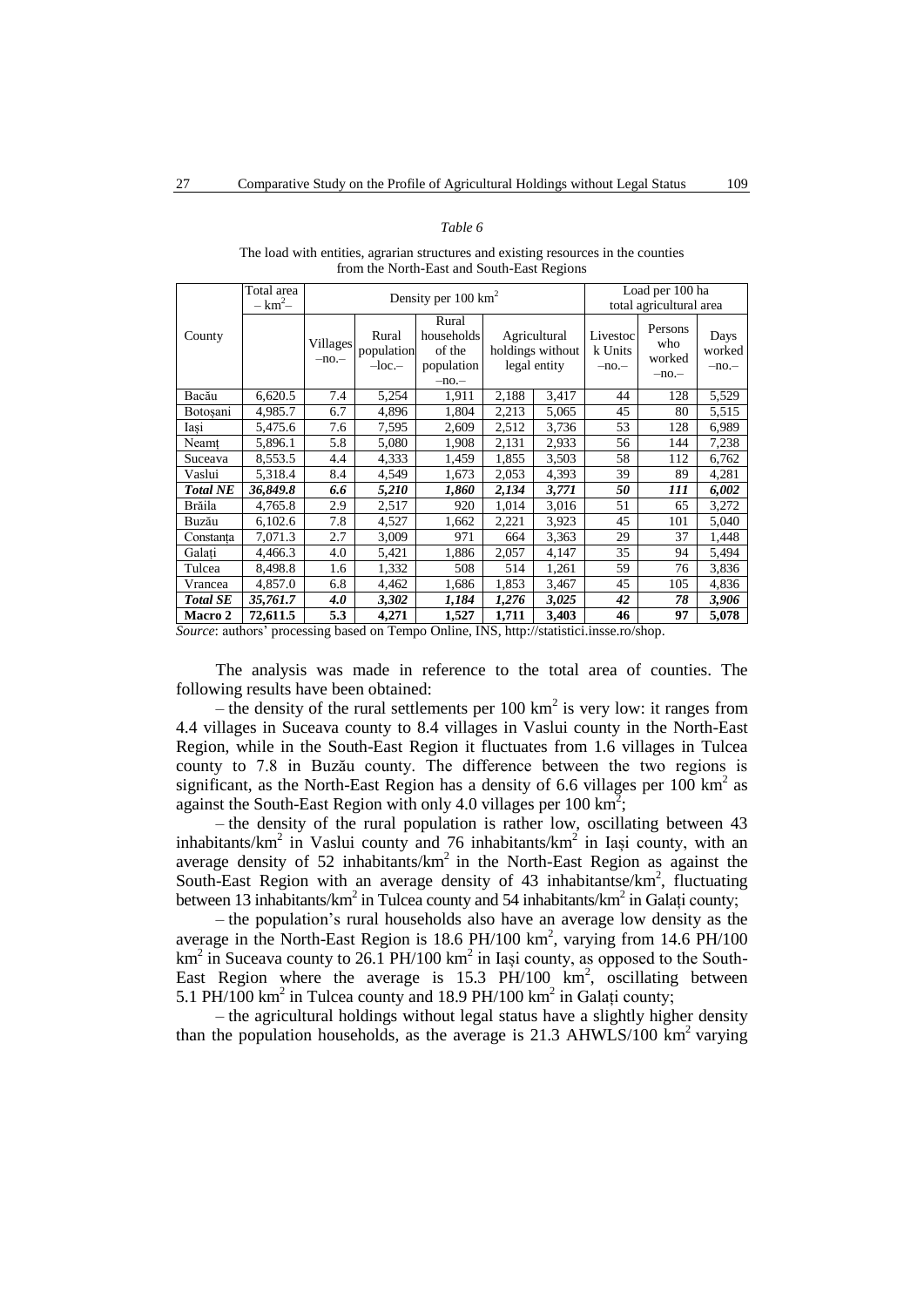from 18.6 AHWLS/100 km<sup>2</sup> in Suceava county to 25.1 AHWLS/100 km<sup>2</sup> in Iași county in the North-East Region, while the average in the South-East Region is 12.8 AHWLS/100 km<sup>2</sup>, ranging between 5.1 AHWLS/100 km<sup>2</sup> in Tulcea county and 22.2 AHWLS/100 km<sup>2</sup> in Buzău county;

– the average total area of agricultural holdings without legal status in the North-East Region is 37.71 ha/100  $km^2$ , oscillating between Neamț county (29.33 ha/100 km<sup>2</sup>) and Botoșani county (50.65 ha/100 km<sup>2</sup>), as against the South-East Region where the average is  $30.25$  ha/100 km<sup>2</sup>, fluctuating between Tulcea (12.61) ha/100 km²) and Galați (41.47 ha/100 km²).

As regards the previously issues, there are some notable specifications:

– the population density is favoured by the existence of the hilly, submountain areas and by the lower course of the Siret and Prut rivers and it is disadvantaged by the presence of mountain and lacustrine areas typically found in the upper course of the Danube river, the Danube Delta and in other parts of Dobrogea (specific to Dobrogea's Plateau);

– there are direct correlations between the existence of rural localities and population density;

– the ratios between the households of the rural population and the agricultural holdings without legal status are in favour of the latter at the level of Macro-region 2, with a 1:1.12 ratio with differences in the North-East Region (1:1.15) and in the South-East Region (1:1.10);

– the agricultural land resource is on average 34% in Macro-region 2, with differences between the North-East Region (37.7%) and the South-East Region (30.3%), with obvious dividing lines between the counties from Macro-region 2.

Considering that our analysis merely captures the specific weight of the agricultural holdings without legal status, the difference of existing agricultural land resources refers to the agricultural holdings with legal status. Thus, at the level of Macro-region 2, 55.1% of the agricultural area is owned by agricultural holdings without legal status, with differentiations from 65.1% in the North-East Region to 46.1% in the South-East Region; this aspect indicates the great importance of the individual peasant households, which, as mentioned before, own 1.12 AHWLS on the average per household at the level of Macro-region 2, with differences ranging from 1.15 in the North-East Region to 1.10 in the South-East Region.

### **5. CONCLUSIONS**

The agricultural holdings without legal status entity at the level of Macroregion 2 have different characteristics by each region in part.

In North-East Development Region, the holdings have the following features:

– the prevailing type of agricultural activity per holding is mixed (74%), supplemented by activities in the crop production sector (24%) and only 2% in animal raising;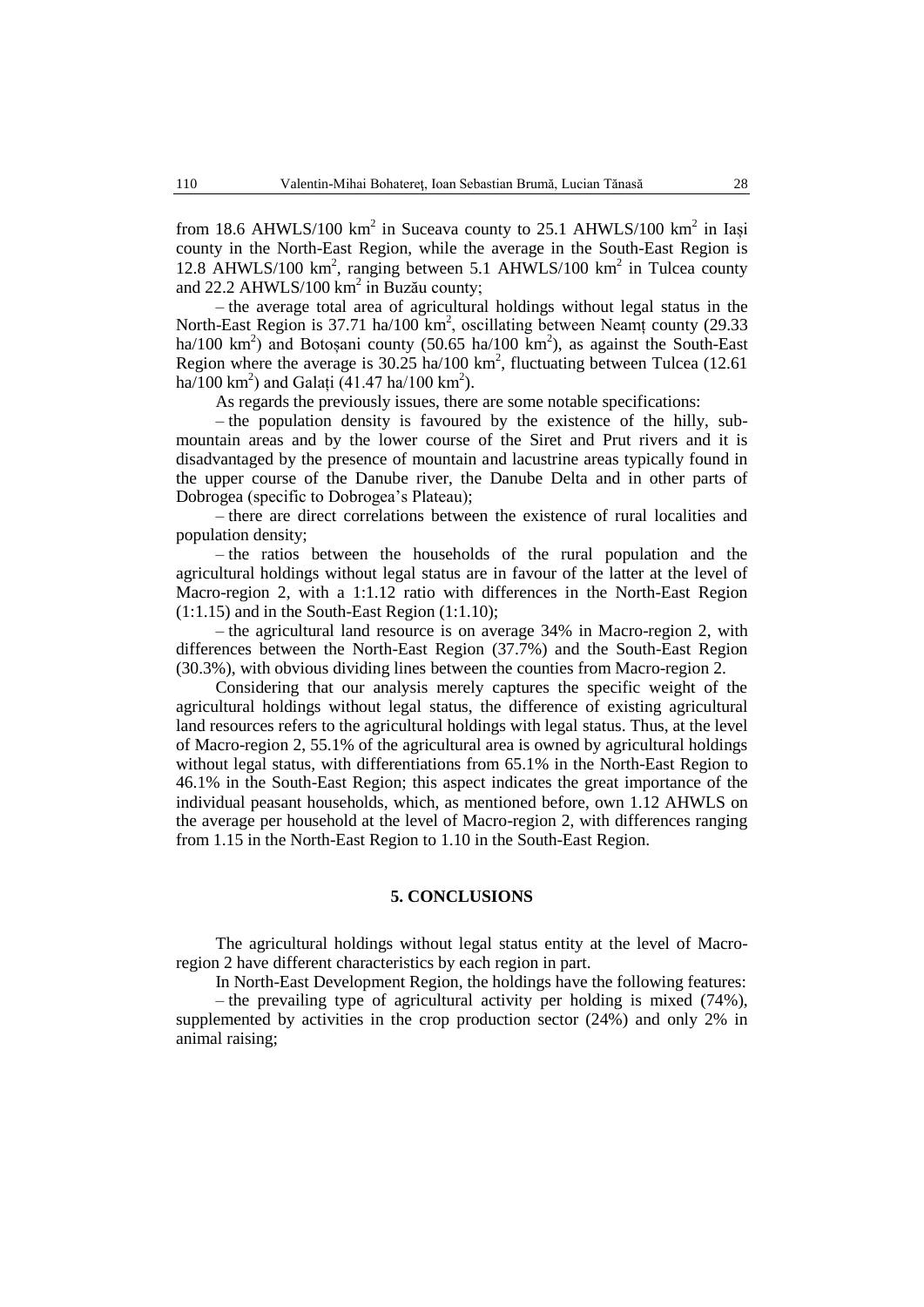– the average size of holdings is low: 1.61 ha utilized agricultural area per holding;

– the total area is owned by subsistence and semi-subsistence holdings (30.5%), by small agricultural holdings (34.5%) and medium or large-sized agricultural holdings (35%);

– the utilized agricultural area is 72.0% into private ownership and 12.4% leased land;

– on the average there are on 0.6 cattle heads, out of which 55.7% dairy cows, 0.6 pig heads, 1.5 sheep heads, 0.2 goat heads and 11.4 poultry heads per agricultural holding;

– the average livestock load is 0.5 LSU per one hectare of total agricultural area;

– on the average, 60 working days per one hectare of agricultural area are used in one year;

– the average level of labour employment in agriculture is 23.0%.

In the South-East Region, the agricultural holdings are characterized by the following:

– the main type of agricultural activity per holding is mixed (73%), supplemented by activities in the crop production sector (24%) and only 3% in livestock raising;

– the average size of holding is low: 2.22 ha utilized agricultural area per holding;

– the total area is operated by subsistence and semi-subsistence holdings (19.4%), by small holdings (21.5%) and by medium or large-sized agricultural holdings (59.1%);

– the utilized agricultural area is 49.5% into private ownership and 32.9% leased in land;

– on the average, there are 0.5 cattle heads, out of which 53.2% dairy cows, 0.9 pig heads, 2.7 sheep heads, 0.7 goat heads and 15.4 poultry heads per agricultural holding;

– the average livestock load per agricultural hectare is 0.4 LSU/1 ha total agricultural area;

– on the average, 39 working days are used per one hectare of agricultural land in one year;

– the average level of labor force employment in agriculture is 21.3%.

Macro-region 2 (East, with North-East and South-East regions) has the profile of agricultural holdings without legal status determined by the following coordinates:

– the agricultural holdings are small, mostly oriented to subsistence farming;

– the farming practice is extensive, with an uneven proportion between the crop production sector and the livestock sector;

– the agricultural land is mostly into private ownership (two-thirds) and only one third comes from leased in land on the investigated holdings;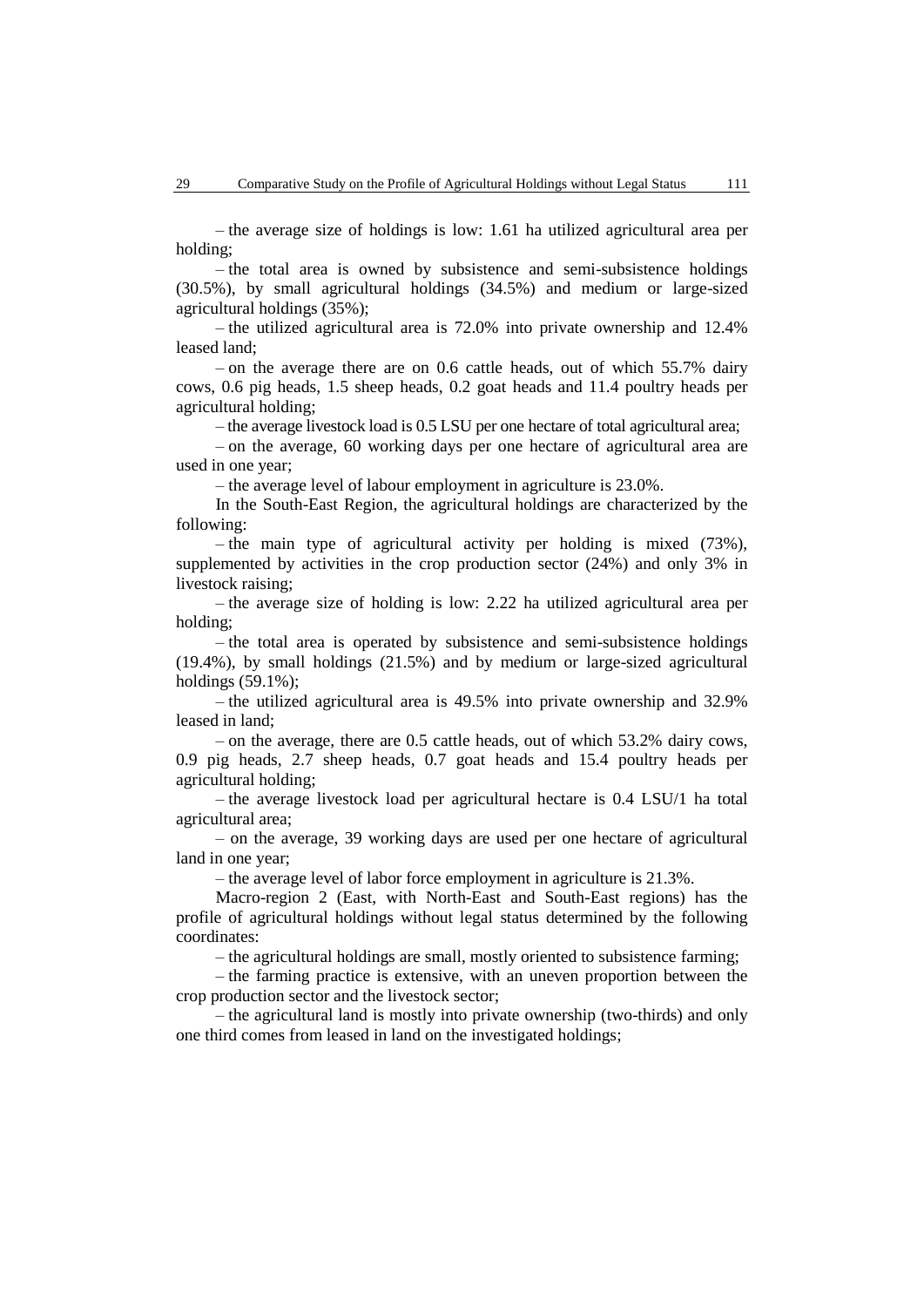– the livestock production sector is poorly developed;

– the labor force is used only in a proportion of about 22%, with a low efficiency rate and consequently, low productivity;

– the counties from the Carpathians arch, namely the Moldavian Sub-Carpathians and partially from the Curvature Sub-Carpathians have a similar structure (Suceava, Neamț, Bacău, Vrancea and Buzău);

– Galați county has quite similar agrarian structures to the holdings located in the Moldova Plateau and Bârlad Plateau, together with Iași and Vaslui counties;

– Brăila, Tulcea and Constanța counties are strongly influenced by their lacustrine areas and the low density of the population and localities.

The study reveals the high level of complexity in the analysis and intercorrelation of data gathered and obtained in order to assess the situation of a certain agricultural holding structure in a certain area at a given time. From the analytical and general conclusions drawn for the North-East and South-East Development Regions, it results the need to promote a package of measures for the improvement of the Regional Agricultural Policy in order to revitalize the agricultural holdings without legal status. The package of measures should target the following aspects:

– developing a specific regional strategy for re-launching the agricultural holdings without legal status, namely the individual agricultural holdings whose main role is played by the rural household;

– legislative changes supporting the development of the entrepreneurial agricultural activities and individual non-agricultural activities;

– financing solutions for the present activities in agriculture and for promoting the specific investments related to small individual agricultural holdings, fully or partially subsidized;

– promoting cooperative structures among the individual agricultural producers for upstream and downstream agricultural activities;

– development of the low-scale agricultural machinery supply, to serve small agricultural holdings;

– reconsidering the use of crop production by the development of the stock raising sector;

– development of on-farm processing of local traditional products;

– attracting the individual agricultural holdings to participate in the commercial circuits;

– diversification of non-agricultural activities: tourism, services, crafts, smallscale traditional industry, sports and leisure activities;

– the harmonious development of the economic, social, environmental and cultural-spiritual functions of the individual agricultural holdings by promoting and development of the rural household as a complex economic-social entity.

The entire process of intervention cannot be done in the absence of a Code of Good Practices concerning the activity of the individual agricultural holdings in its entire complexity, which will give a practical meaning to the aggregated development and consolidation actions of the rural households.